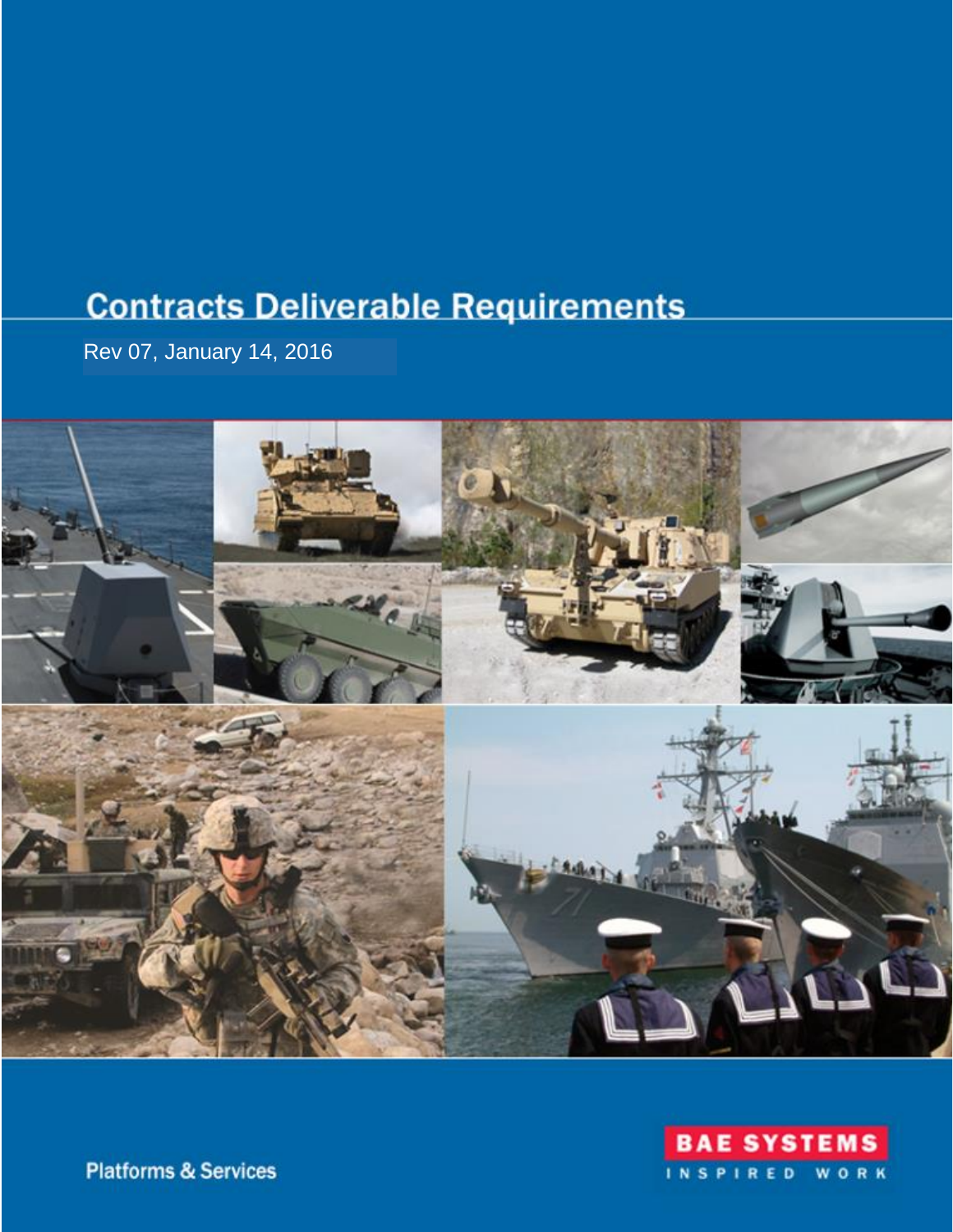| <b>Rev</b> | <b>Date</b> | <b>Change Description</b>                                                                                                                                                                                                                                                                                                                                                                                                                      | <b>Approved By</b>              | Change<br><b>Request #</b> |
|------------|-------------|------------------------------------------------------------------------------------------------------------------------------------------------------------------------------------------------------------------------------------------------------------------------------------------------------------------------------------------------------------------------------------------------------------------------------------------------|---------------------------------|----------------------------|
| 00         | 11/27/12    | <b>New Document Release</b>                                                                                                                                                                                                                                                                                                                                                                                                                    |                                 | <b>BPMS-00647</b>          |
| 01         | 9/3/13      | Added verbiage to CDR 017, deleted 071                                                                                                                                                                                                                                                                                                                                                                                                         | Tom Frazho                      | <b>BPMS-01446</b>          |
| 02         | 9/20/13     | Added verbiage to 001, 032, changed<br>verbiage to 057, 058, 059, 060, 061, 063,<br>and 068                                                                                                                                                                                                                                                                                                                                                    | Tom Frazho                      | <b>BPMS-01476</b>          |
| 03         | 1/15/14     | Changes to CDR 006, 053 and 070                                                                                                                                                                                                                                                                                                                                                                                                                | Tom Frazho                      | <b>BPMS-01593</b>          |
| 04         | 3/10/15     | Deleted the supplier website link                                                                                                                                                                                                                                                                                                                                                                                                              | Tom Frazho                      | <b>BPMS-02194</b>          |
| 05         | 8/31/15     | Revisions to CDR 001, 002, 003, 004, 005,<br>006, 009, 016, 018, 019, 020,023, 026,<br>028, 032, 034, 041, 042, 051, 057, 058,<br>059, 060, 081. Deleted 017, 040, 053, 054,<br>063, 068, 069, 070, 072, 073, 074, 075,<br>076, 077, 078, 079, 080. Added 083.; all<br>reference of deleted CDRs have been<br>removed from the body of the document;<br>Consolidated all data submission CDRs into<br>CDR 047; deleted 048, 049, 050, 051, 052 | Tom Frazho                      | <b>BPMS-02450</b>          |
| 06         | 12/16/15    | Changes to CDR 034; Changes to CDR<br>006 for corrective action response to<br>Louisville DCMA                                                                                                                                                                                                                                                                                                                                                 | Tom<br>Frazho/Anthony<br>Conley | <b>BPMS-02612</b>          |
| 07         | 1/14/16     | Re-instated CDR 017 back onto document                                                                                                                                                                                                                                                                                                                                                                                                         | Tom<br>Frazho/Anthony<br>Conley |                            |

Thomas Frazho

Anthony Conley

 $\frac{1}{\frac{1}{2}}$ <br>  $\frac{1}{\frac{1}{6}}$  $\frac{1}{4}$ Date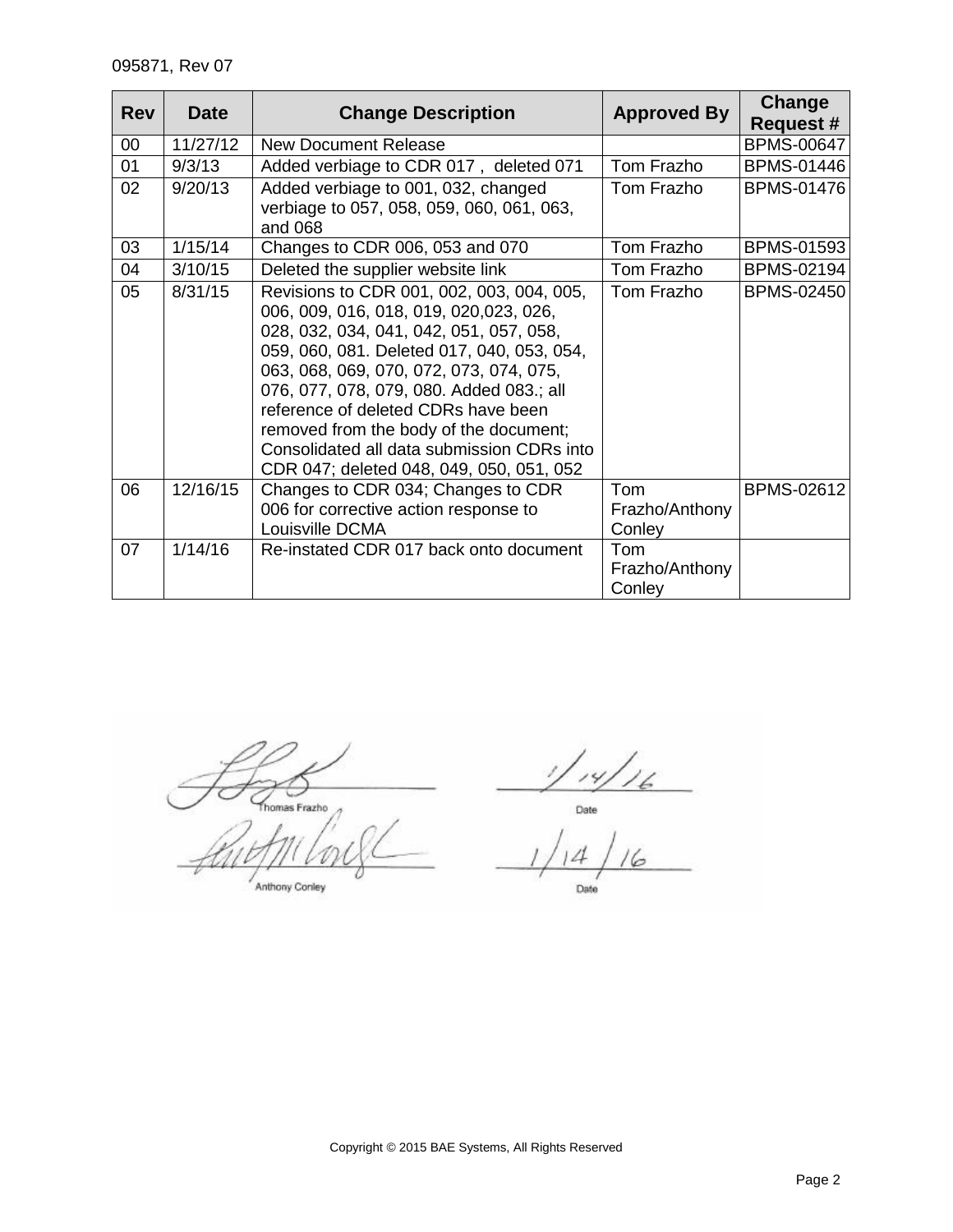### **Contents**

| А.        |  |
|-----------|--|
| <b>B.</b> |  |
| C.        |  |
| D.        |  |
| Е.        |  |
| F.<br>G.  |  |
|           |  |
|           |  |
|           |  |
|           |  |
|           |  |
|           |  |
|           |  |
|           |  |
|           |  |
|           |  |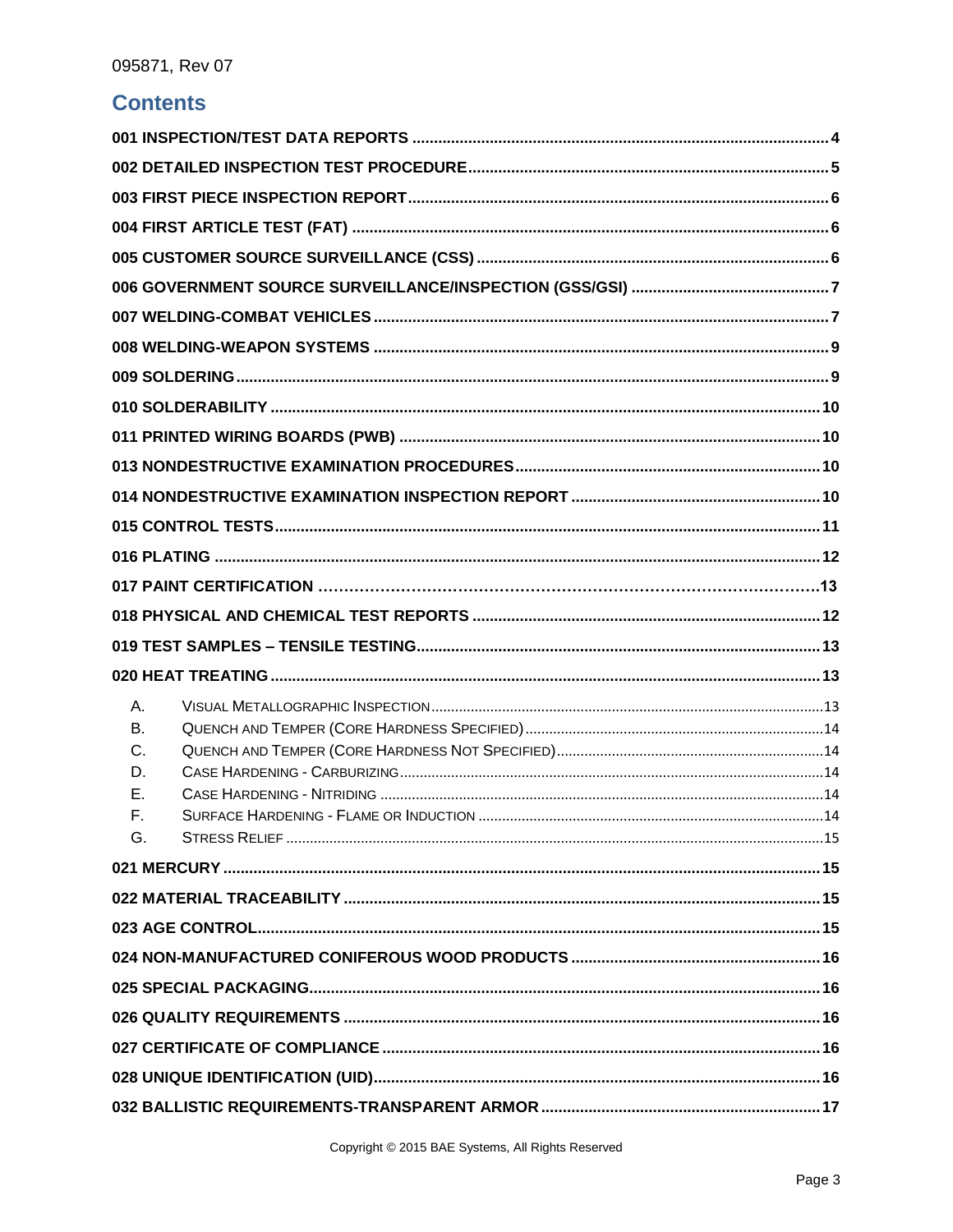| A. |  |
|----|--|
| B. |  |
| C. |  |
| D. |  |
|    |  |
|    |  |
|    |  |
|    |  |
|    |  |
|    |  |
|    |  |
|    |  |
|    |  |
|    |  |
|    |  |
|    |  |
|    |  |
|    |  |
|    |  |
|    |  |

#### <span id="page-3-0"></span>001 Inspection/Test Data Reports

All of Supplier's actual inspection/test data for the specified item shall be submitted by the Supplier to BAE Systems on a suitable form. The data shall be submitted prior to shipment of the item in accordance with the Data Submission Instructions for this item. As applicable, the data shall include the following information: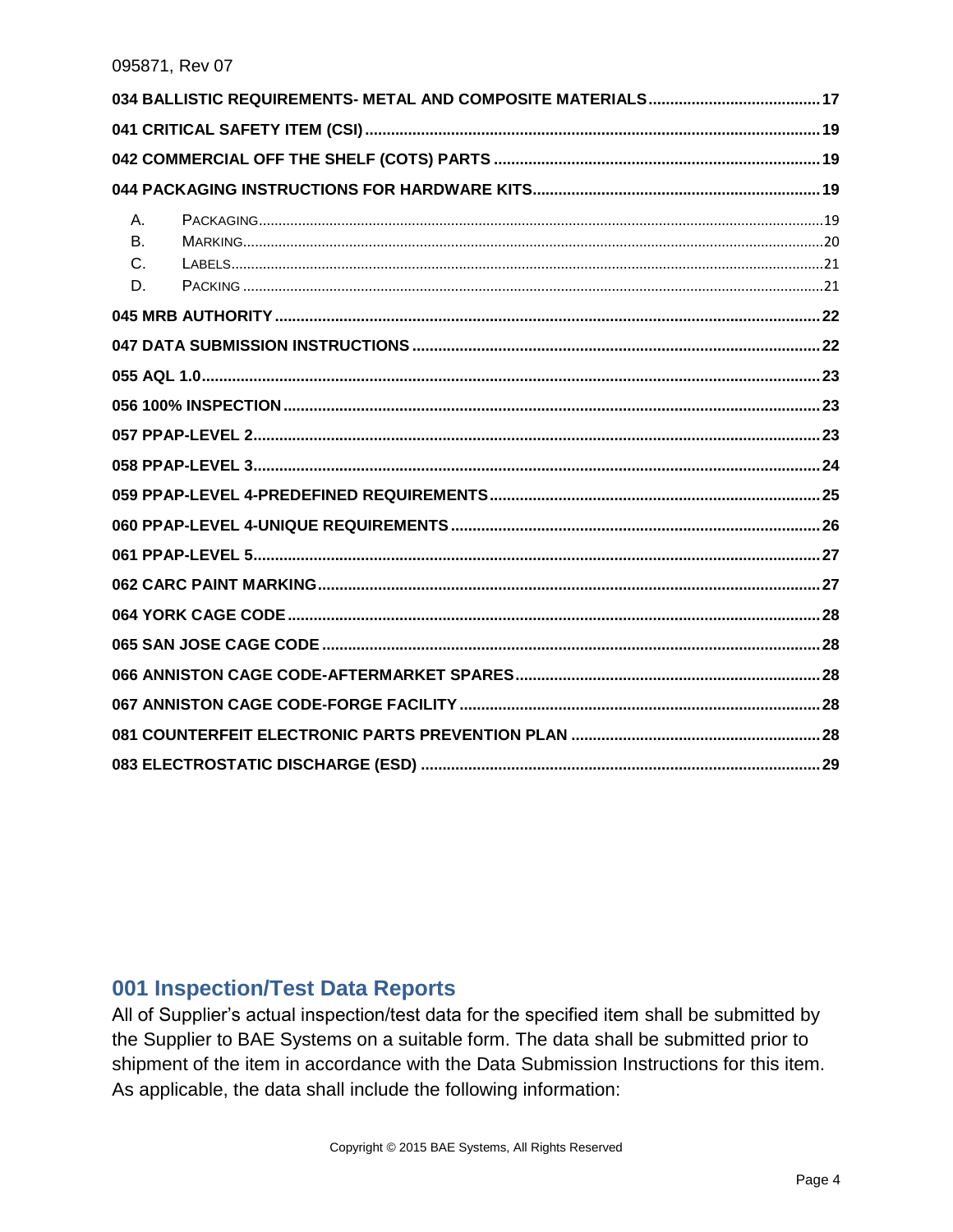- Part Number
- Serial Number
- Quantity of parts
- Identification of each characteristic inspected/tested.
- A ballooned drawing shall accompany the report to identify the characteristics inspected.
- Actual Inspection/test results
- Date of inspection/test
- Inspector's signature, stamp or initials
- Indication of First Piece (when applicable)

# <span id="page-4-0"></span>**002 Detailed Inspection Test Procedure**

The Supplier shall prepare and maintain a written, detailed inspection/test procedure for the subject item. The Supplier shall submit the procedure(s) to the BAE Systems in accordance with the Data Submission Instructions for this part prior to start of inspection/test. Each procedure shall contain the following information:

- Part Number
- Procedure Revision
- Identification of each characteristic to be submitted to inspection/test, its requirement, and drawing and/or specification requirement reference and their respective acceptance criteria
- Sequence of each inspection/test
- Equipment to be used for each inspection/test and for complex operations, the setup of the inspection/test equipment
- The inspection/test environment
- Definition of the test/inspection report documenting the test/inspection results

Changes to this inspection/test procedure shall be submitted to BAE Systems for approval prior to conduct of inspection/test.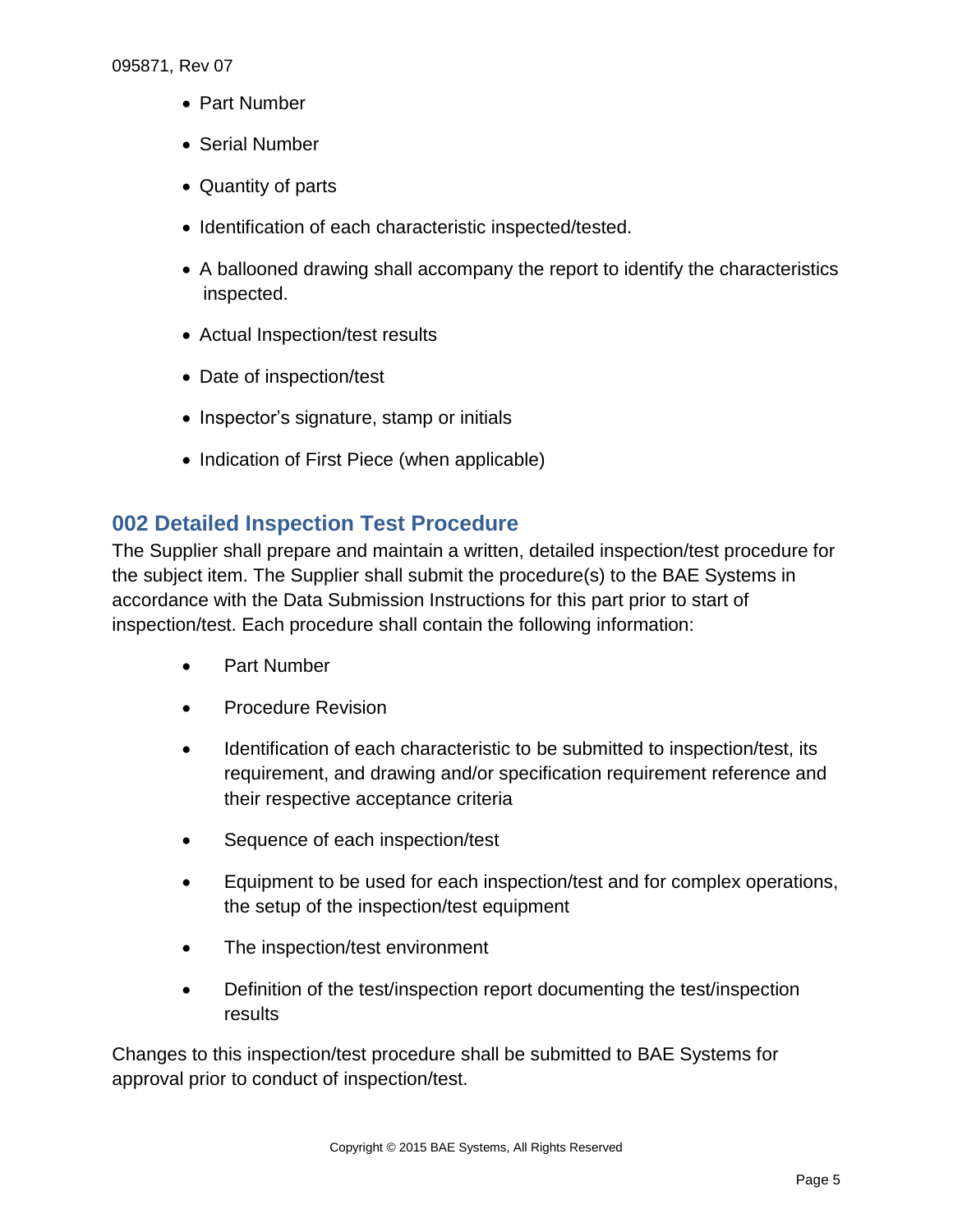#### <span id="page-5-0"></span>**003 First Piece Inspection Report**

The Supplier shall submit their First Piece Inspection Report as specified in SQAM paragraph 8.3 prior to shipment of the product per the Data Submission Instructions for this item.

# <span id="page-5-1"></span>**004 First Article Test (FAT)**

The Supplier shall submit a FAT plan in accordance with the Data Submission Instructions for this item within thirty (30) days after receipt of the Purchasing Agreement. The FAT plan shall include:

- Dates for submittal of the FAT procedure
- Dates and location(s) for all testing with anticipated start/completion dates
- Date for submittal of the FAT report.

The Supplier shall update/resubmit the FAT plan to cover any changes to the schedule. The procedure and test reports may be prepared using MIL-HDBK-831 as a guide and shall be approved by BAE Systems prior to start of test. BAE Systems and its Government customer reserve the right to witness FAT testing at any point in the schedule.

Following First Article Test approval, it is the Supplier's responsibility to notify the BAE Systems Authorized Purchasing Representative to determine what testing must be repeated when any of the following occurs:

- Receipt of new Purchasing Agreement or contract
- Significant change in manufacturing process (introduction of a new manufacturing technique, etc.)
- Change in any drawing configuration, component, or sub-component parts
- Change in manufacturing location

A break in production or process in excess of twenty four (24) months, unless otherwise specified.

# <span id="page-5-2"></span>**005 Customer Source Surveillance (CSS)**

Source Surveillance, inspection, and/or test by a BAE Systems source inspection representative is required for each shipment of this item. In order to accommodate BAE Systems source inspection representatives, the Supplier shall make all facilities, equipment, inspection records, and assistance readily available.

The Supplier shall provide five (5) working days advance notification of requests for source inspection through submission of Form 092245. Requests shall be submitted in accordance with the Data Submission Instructions specified for this item. Unauthorized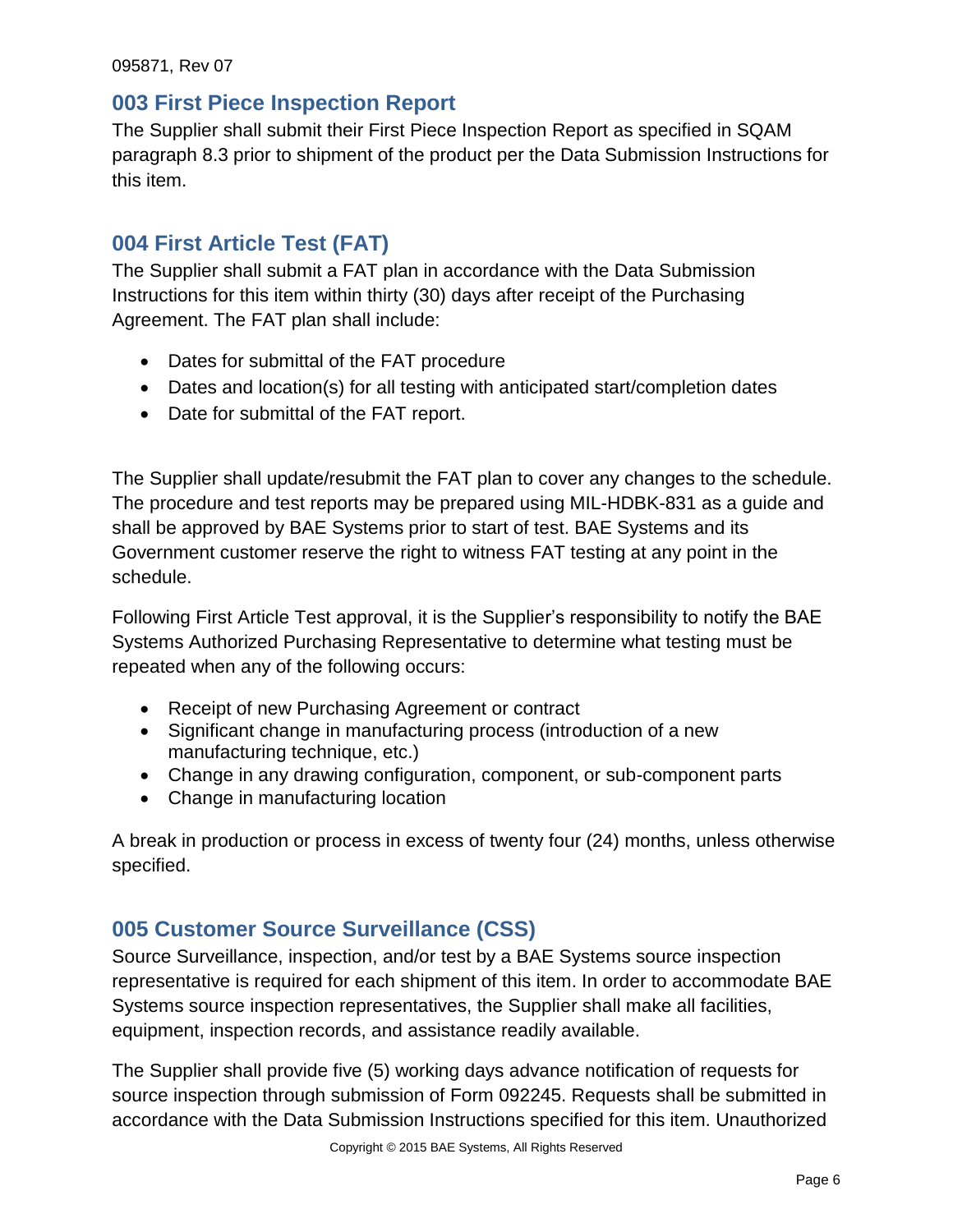shipment of product without BAE Systems source inspection may result in the shipment being rejected, a Supplier Corrective Action Request may be issued and product may be returned to the Supplier at the Supplier's expense.

### <span id="page-6-0"></span>**006 Government Source Surveillance/Inspection (GSS/GSI)**

<span id="page-6-1"></span>Government surveillance/inspection is required prior to shipment from your plant and **cannot be waived** by BAE Systems.

Upon receipt of the Purchasing Agreement, promptly notify the Government representative who normally services your facility so that appropriate planning for Government inspection can be accomplished. If the local Government Representative directs that surveillance/inspection should take place at a sub tier supplier facility, the full wording of this requirement shall be incorporated into the Purchasing Agreement with that sub tier supplier. The text of this requirement may be incorporated by reference. At no time shall the supplier flow any Government surveillance/inspection requirements to their sub tier suppliers without the direction of their local Government Representative.

Unauthorized shipment of product without Government Source Surveillance may result in rejection and subsequent return at the Supplier's cost, and withholding of your invoice payment. GSS shall not replace Supplier inspection nor relieve the Supplier of its responsibility to meet all requirements of the purchasing agreement.

Supplier must notify BAE Systems prior to, or in conjunction with, notification to DCMA so that BAE Systems has the opportunity to schedule and perform any reviews/inspections prior to submission to DCMA.

Supplier shall notify the local Government DCMA representative of pending inspections in accordance with FAR 52.246-2(i) (2), which can be found at https://www.acquisition.gov/far/current/html/52\_246.html.

### **007 Welding-Combat Vehicles**

- **PRIOR** to implementation of the proposed process, procedure approval is required by BAE Systems Weld Engineering
- Supplying product to BAE Systems without an approved Welding Procedure Specifications (WPS) is cause for rejection
- The WPS shall include the Procedure Qualification Record (PQR) for the process
- If the Supplier has completed the BAE Systems Weld Training, they may use the BAE Systems procedures for which they are qualified
- Use of BAE Systems WPS still requires approval prior to use for each individual part number. If the Purchasing Agreement Part Number is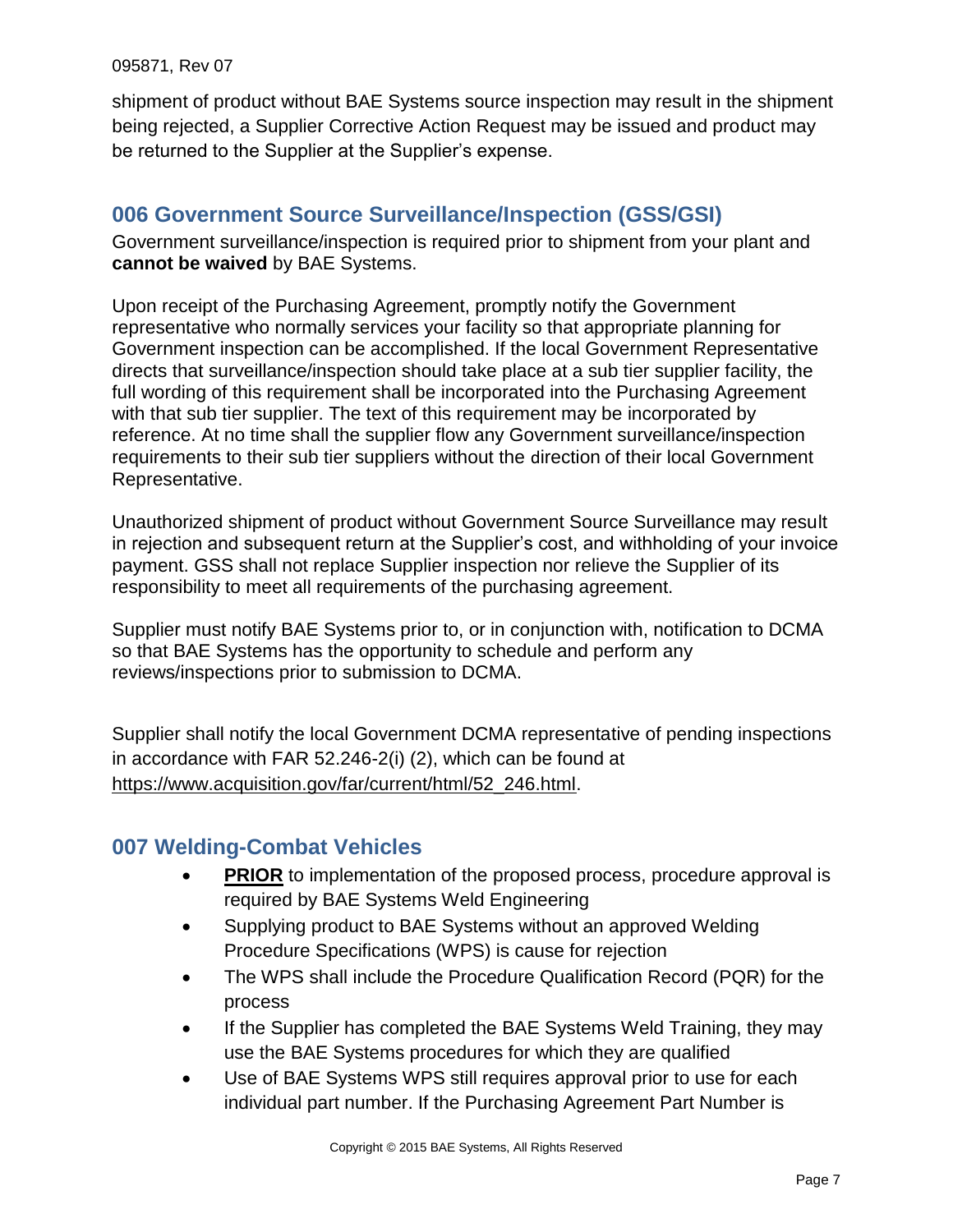changed through configuration, the WPS shall be resubmitted even if nothing is changed within the weld process/procedure

• The Supplier is responsible for the performance and maintenance of all supporting documentation required to demonstrate compliance with Purchasing Agreement requirements

#### **Aluminum and Steel Arc Welding; Resistance Welding and Brazing**

Procedure submittal requirements for aluminum, steel, resistance, and brazing weldments are addressed on the following forms/ procedures:

| <b>Form</b><br>Number/<br><b>Procedure</b> | <b>Document Title</b>                                                           |
|--------------------------------------------|---------------------------------------------------------------------------------|
| 12472301                                   | Ground Combat Vehicle Welding Code - Aluminum                                   |
| 12479550                                   | Ground Combat Vehicle Welding Code - Steel                                      |
| LAA-5128                                   | <b>Welding Procedure Extension Request</b>                                      |
| LAA-5130                                   | Brazing or Braze Welding Procedure - Cover Sheet                                |
| LAA-51301                                  | Brazing or Braze Welding Procedure                                              |
| LAA-5131                                   | Recorded Joint Welding Procedure for Resistance Welding - Cover<br><b>Sheet</b> |
|                                            | LAA-51311 Recorded Joint Welding Procedure for Resistance Welding               |
| LAA-5272                                   | Welding and Brazing Submittal Requirements and Instructions                     |

Forms are available from a BAE Systems Authorized Purchasing Representative.

Aluminum Welding Code 12472301 replaces these specifications (reference page 4, Table P.1):

- MIL-STD-1946
- MIL-STD-372
- MIL-W-45205
- MIL-W-45206

Steel Welding Code 12479550 replaces these specifications (reference page 4, Table P.1):

- MIL-STD-1261
- MIL-STD-1941
- MIL-STD-1185
- MIL-W-46086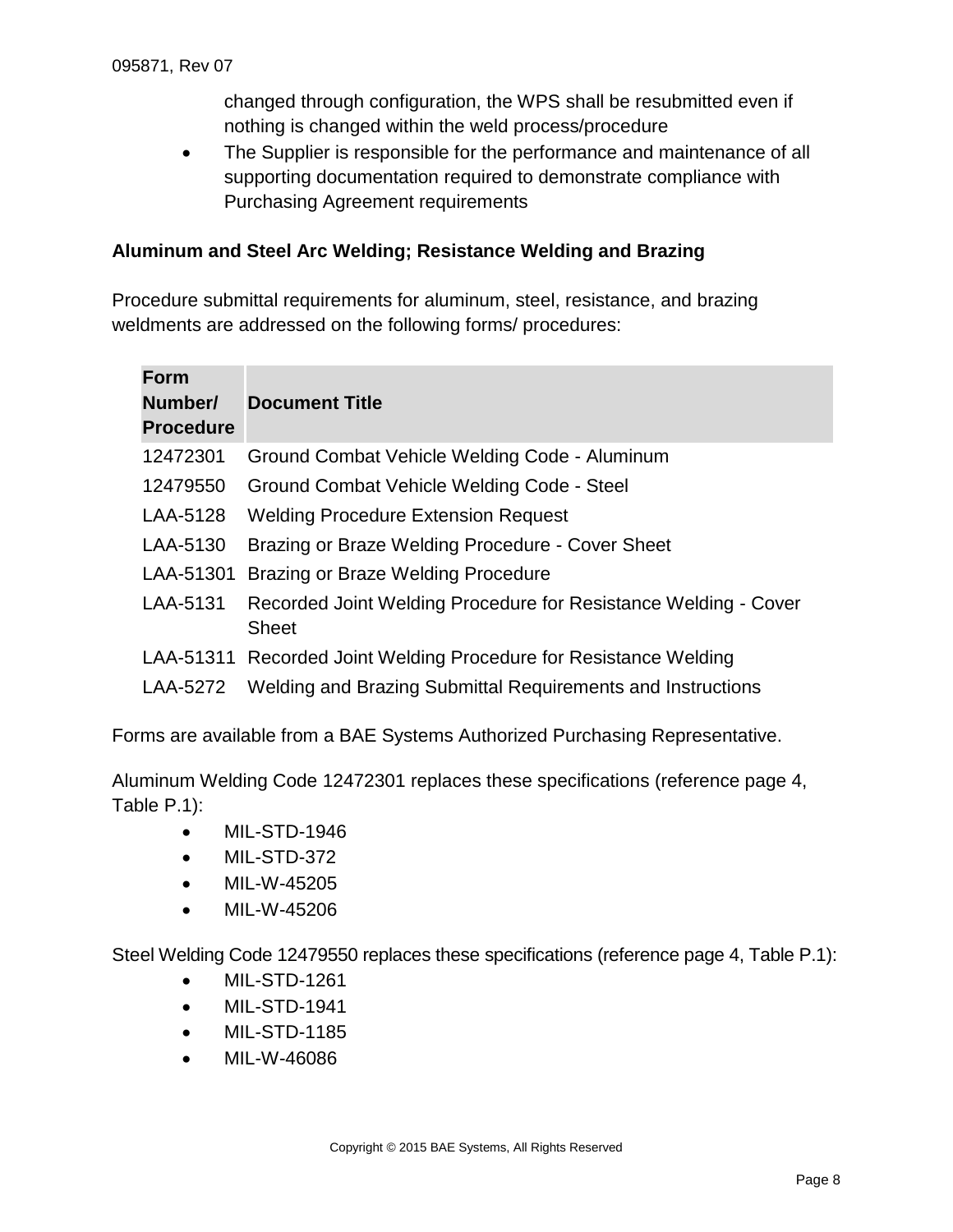### <span id="page-8-0"></span>**008 Welding-Weapon Systems**

- Prior to the Supplier's start of fabrication (or repair to raw material, casting, forgings, etc.), the Supplier shall submit procedure(s) and supporting qualification test data in accordance with the applicable specifications (including weld personnel certifications) and form KA-021 to the BAE Systems Authorized Purchasing Representative
- Supplying product to BAE Systems without an approved Welding Procedure Specifications (WPS) is cause for rejection
- The WPS shall include the Procedure Qualification Record (PQR) for the process when applicable
- If the Supplier has completed the BAE Systems Weld Training, they may use the BAE Systems procedures for which they are qualified
- Use of BAE Systems WPS still requires approval prior to use for each individual part number
- The Supplier is responsible for the performance and maintenance of all supporting documentation required to demonstrate compliance with the Purchasing Agreement requirements
- Changes/revisions to previously approved weld procedures must be submitted for re-approval

### <span id="page-8-1"></span>**009 Soldering**

- The Supplier shall submit soldering plans in accordance with the Data Submission Instructions for this item within (30) days of receipt of the Purchasing Agreement
- Procedures shall be submitted for all subcontracted soldering operations
- BAE Systems reserves the right to disapprove the plan or to require changes in the plan, which it deems necessary to ensure the product conforms to IPC J-STD-001, Class 3 and Purchasing Agreement requirements
- A new Purchasing Agreement number with the same prime contract number as previously approved does not require extension of approval
- The plan shall include, as a minimum, detailed procedures to be followed and utilized throughout all areas of performance
- The Supplier must have approval from BAE Systems prior to beginning production. This approval will be in the form of a letter notifying you that your facility has satisfactorily completed a Soldering Audit. The approved program must be utilized in the performance of Purchasing Agreement
- Any and all records required by the approved program may be requested at any time and must be immediately available for review
- BAE Systems must approve changes to this program following approval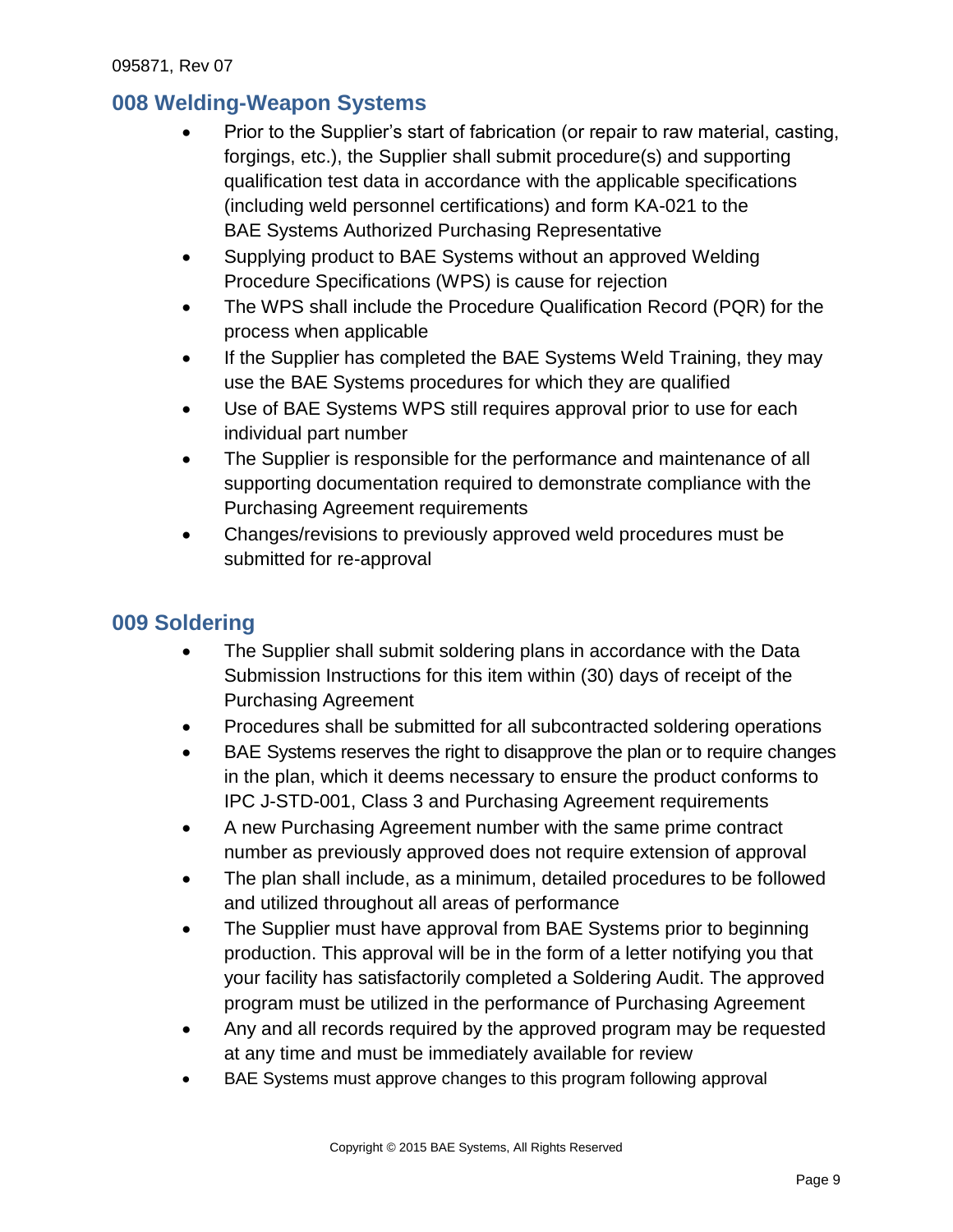#### <span id="page-9-0"></span>**010 Solderability**

Material supplied shall meet the solderability requirements of the product fabrication specification. When no solderability test is specified, the test shall be performed in accordance with MIL-STD-202, Method 208.

#### **Note: One hour steam aging is required for wire.**

For each shipment, the Supplier shall provide a written certification stating that the components provided were tested and meet the applicable solderability requirements as stated above. Certification shall be submitted in accordance with the Data Submission Instructions for this item.

#### <span id="page-9-1"></span>**011 Printed Wiring Boards (PWB)**

The Supplier shall provide for each shipment a written certificate stating that the boards were fabricated to the relevant specifications identified within the TDP. The certification shall be provided in accordance with the Data Submission Instructions for this item. Test coupons and microsections must be maintained for a period of two (2) years and available for examination by BAE Systems.

#### <span id="page-9-2"></span>**013 Nondestructive Examination Procedures**

When the Purchase Order specifies Nondestructive Examination such as radiography, magnetic particle, liquid penetrant, or ultrasonic inspections, the Supplier shall submit the procedure to BAE Systems in accordance with the Data Submission Instructions for this part for approval. The procedure shall be submitted within thirty (30) days after receipt of the Purchasing Agreement. If the submittal is requested during performance of the Purchasing Agreement, the Supplier shall submit the procedure within three (3) days of receiving the request.

All changes to the approved procedure shall require re-submittal and approval. The revised procedure shall not be implemented until written approval is received from BAE Systems.

#### <span id="page-9-3"></span>**014 Nondestructive Examination Inspection Report**

he Supplier shall furnish a certified test report stating that Nondestructive Examination(s) required per the TDP have been performed in accordance with an approved test procedure as required by the referenced specification and that the material is acceptable. The certification shall also include:

- Type of test and coverage
- Copyright © 2015 BAE Systems, All Rights Reserved Applicable procedure specification (title, number and revision)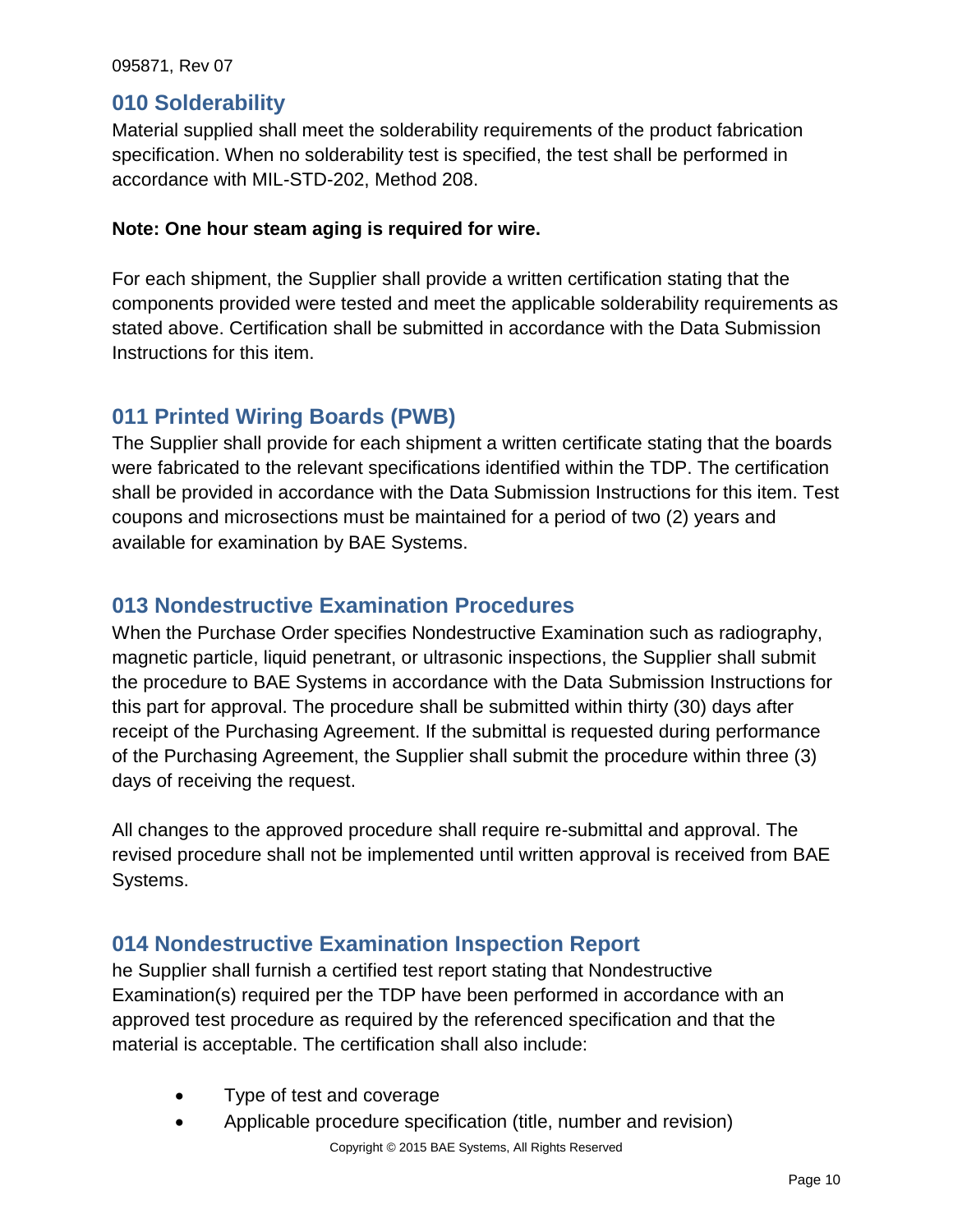- Applicable acceptance criteria (title, number and revision)
- Name and address of the company that actually performed the testing
- Certificate of process compliance

A test plan shall be developed detailing the Nondestructive Examinations to be performed (including test equipment to be used, angles to be captures in radiographic testing, etc.) and shall be made available to BAE Systems upon request.

### <span id="page-10-0"></span>**015 Control Tests**

The Supplier shall perform Control Tests at the frequency defined by the specification/QAP. The Supplier is responsible for determining the test schedule based on the production and delivery schedule for the Purchasing Agreement. The Supplier shall submit, in accordance with the Data Submission Instructions for this item, a control test procedure within thirty (30) days after receipt of the Purchasing Agreement for approval by BAE Systems. The Supplier shall notify the BAE Systems Authorized Purchasing Representative of the projected test schedule and any changes as they occur. If any failures occur, either through defect of the test equipment or of the test sample itself, the Supplier shall immediately notify the BAE Systems Authorized Purchasing Representative for further instructions prior to continuance of testing.

Following the completion of testing, a test report shall be submitted in accordance with the Data Submission Instructions for this item for approval.

MIL-HDBK-831 should be used as a guide in developing the test report format. As a minimum, the test report shall include:

- BAE Systems Part Number
- BAE Systems Purchasing Agreement Number
- Prime Contract Number (this is specified on the Purchasing Agreement)
- Applicable drawings/specification and revision level
- Type of test (i.e., Group "C," Group "D," etc.)
- Tests performed and results
- Test completion date
- Sample size
- Sample identification, if applicable
- Production interval (or Purchasing Agreement line number)
- Printed name, signature, and title of Supplier's representative
- Report date
- Any additional data or information required to show full compliance to the control test requirements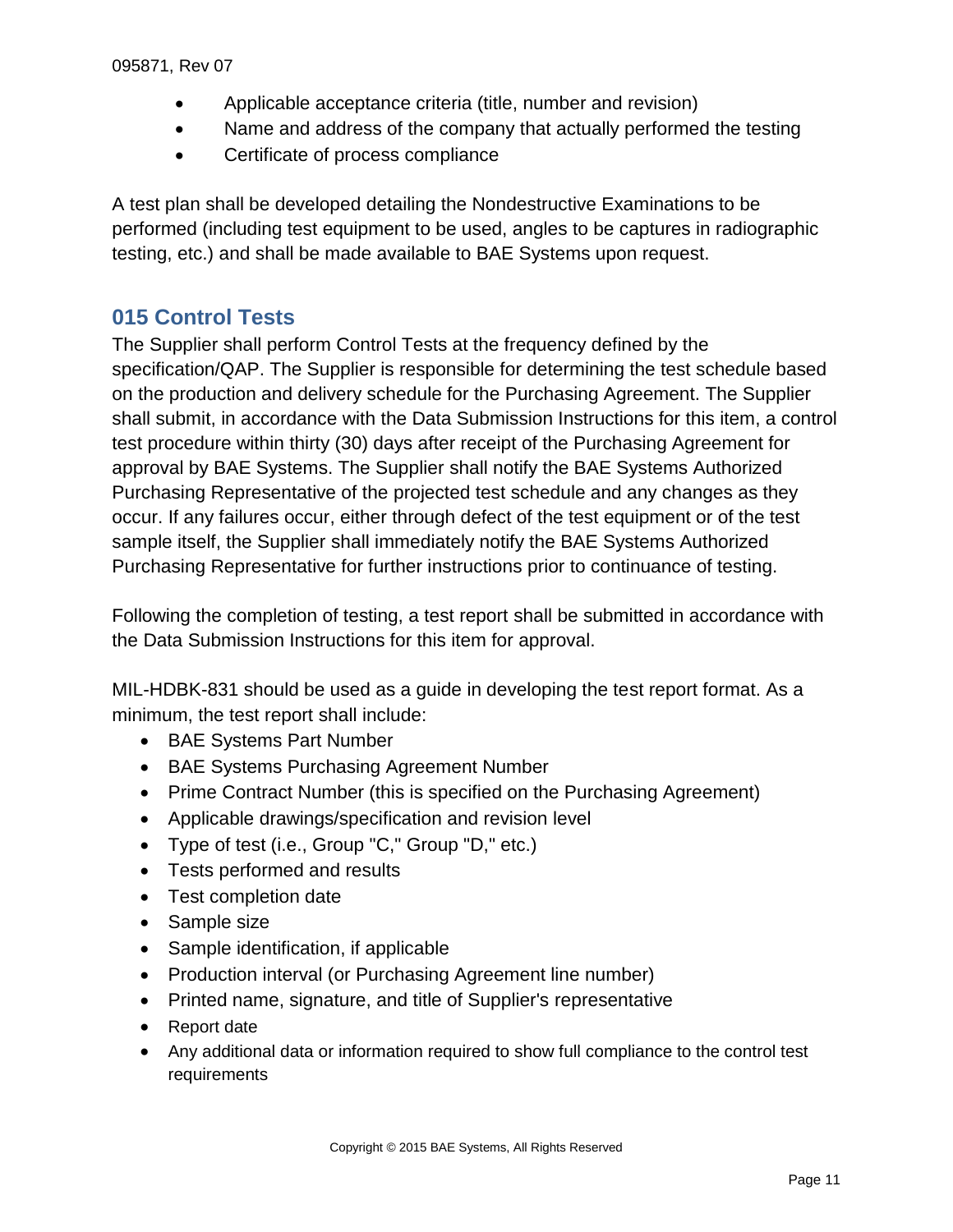### <span id="page-11-0"></span>**016 Plating**

The Supplier shall provide written certification documenting that the plating was performed in accordance with drawing and Purchasing Agreement requirements. The facility actually performing the plating shall prepare the certification. When baking for hydrogen embrittlement relief is required, the certification shall define the required bake time at temperature and contain a statement that the items were baked at the required temperature for the required minimum time specified in accordance with the required revision level of the specification.

Certification **MUST** include as a minimum:

- Part number
- Purchasing Agreement number
- Plating process specification used
- Baking temperature
- Baking time
- A statement that the baking operation was started within 3 hours of plating completion
- Complete lot traceability to all certifications related to the BAE Systems Purchasing Agreement
- Signature/title of the Supplier's representative
- Report date

#### <span id="page-11-1"></span>**017 Paint Certification**

The Supplier shall provide a copy of the written certification documenting that painting was performed in accordance with all drawing, specification, and Purchasing Agreement requirements. Certification shall be submitted in accordance with the Data Submission Instructions for this item. The facility actually performing the painting shall prepare the certification, which shall include:

- Name and address of the finisher
- Part number
- Purchasing Agreement number
- List of specifications used in the processing of the paint
- Paint thickness of a sample of actual parts for the primer
- Paint thickness of a sample of actual parts for the top coat
- Material lot/batch number(s)
- Material expiration date(s)
- Signature, printed name, and title of the Supplier Representative
- Certification date

All test and inspection documentation shall be available for BAE Systems' review upon request.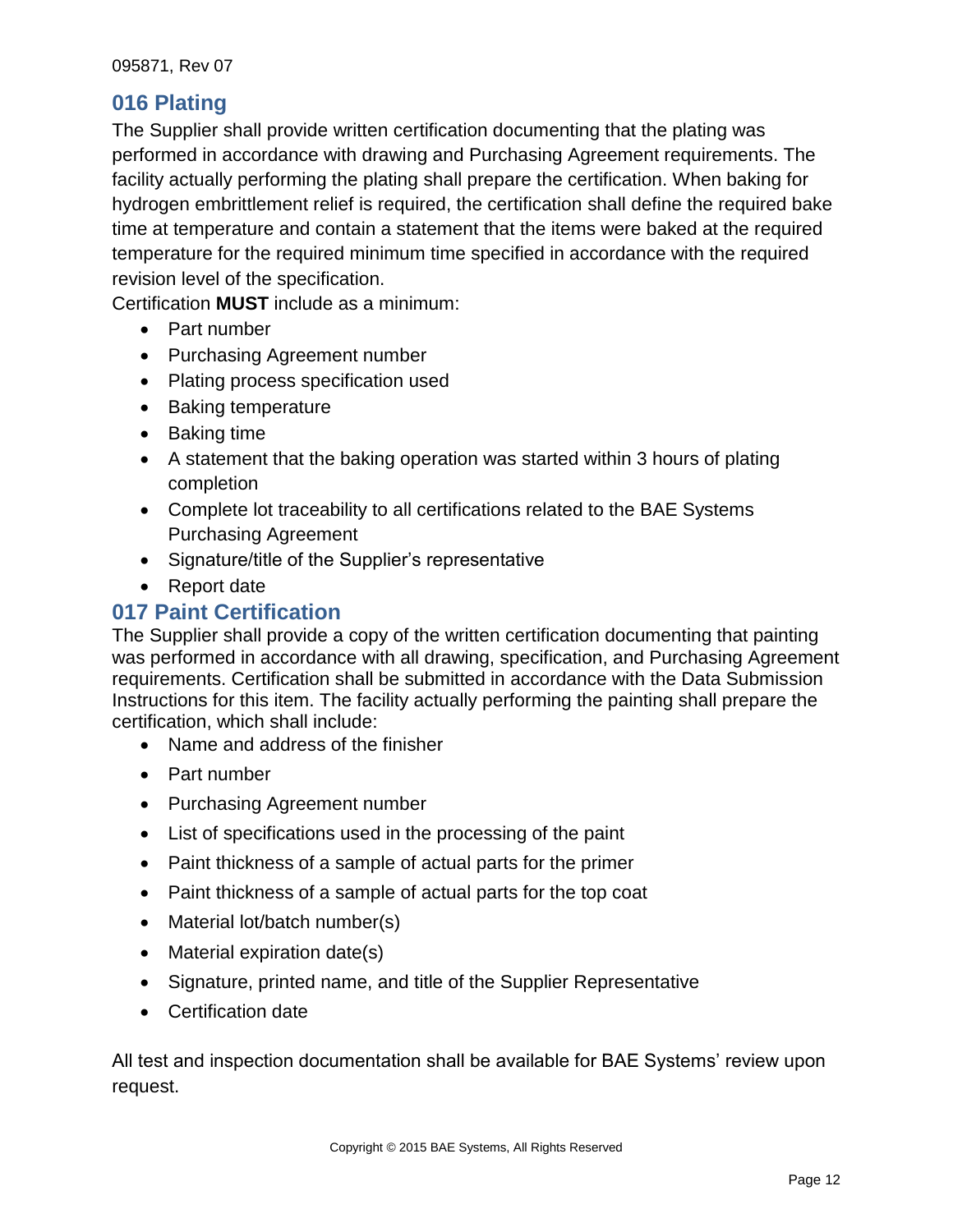Items requiring painting in accordance with MIL-STD-1303 shall instead be painted in accordance with NAVSEA Drawing 7250920 and associated paint photographs (if applicable).

**018 Physical and Chemical Test Reports**With each shipment, the Supplier shall provide a material certification including all actual chemical, mechanical, and/or physical test results pertaining to the material shipped under this Purchasing Agreement with traceability to the original mill/manufacturer, heat lot, and country of origin, as applicable. This data shall be provided to BAE Systems in accordance with the Data Submission Instructions for this part.

# <span id="page-12-0"></span>**019 Test Samples – Tensile Testing**

With each shipment, the Supplier shall provide a set of two samples (un-machined test bars/sheet stock) suitable for the mechanical testing as required by Purchasing Agreement or referenced specification. Both shall be made from the same melt and heat treated in the same lot as the supplied parts. Identify by paint marking.

# <span id="page-12-1"></span>**020 Heat Treating**

With each shipment, the Supplier shall provide a written certification that heat treatment was performed in accordance with drawing and Purchasing Agreement requirements.

Supplier shall conduct a visual inspection for cracks or other injurious defects.

When the drawing specifies a hardness range for materials due to quench and temper or other practices, actual results shall recorded on the certification.

When heat treating is performed by a facility other than the Supplier shown on Purchasing Agreement, the name of that subcontractor and a copy of the certificate furnished by the subcontractor for the heat treatment shall be furnished to BAE Systems.

When specified on the drawing and/or the Purchasing Agreement, test samples shall be provided to BAE Systems for evaluation.

<span id="page-12-2"></span>The below processes shall be completed as stated per specific drawing requirements.

### **A. Visual Metallographic Inspection**

Visual inspection at a magnification of 5X shall be performed on heat treated items. Cracks, seams, laps or other injurious defects shall not be allowed. For steel carburized parts, the heat treat condition prior to carburizing shall be either quench and tempered or normalized and tempered. Heat treat process and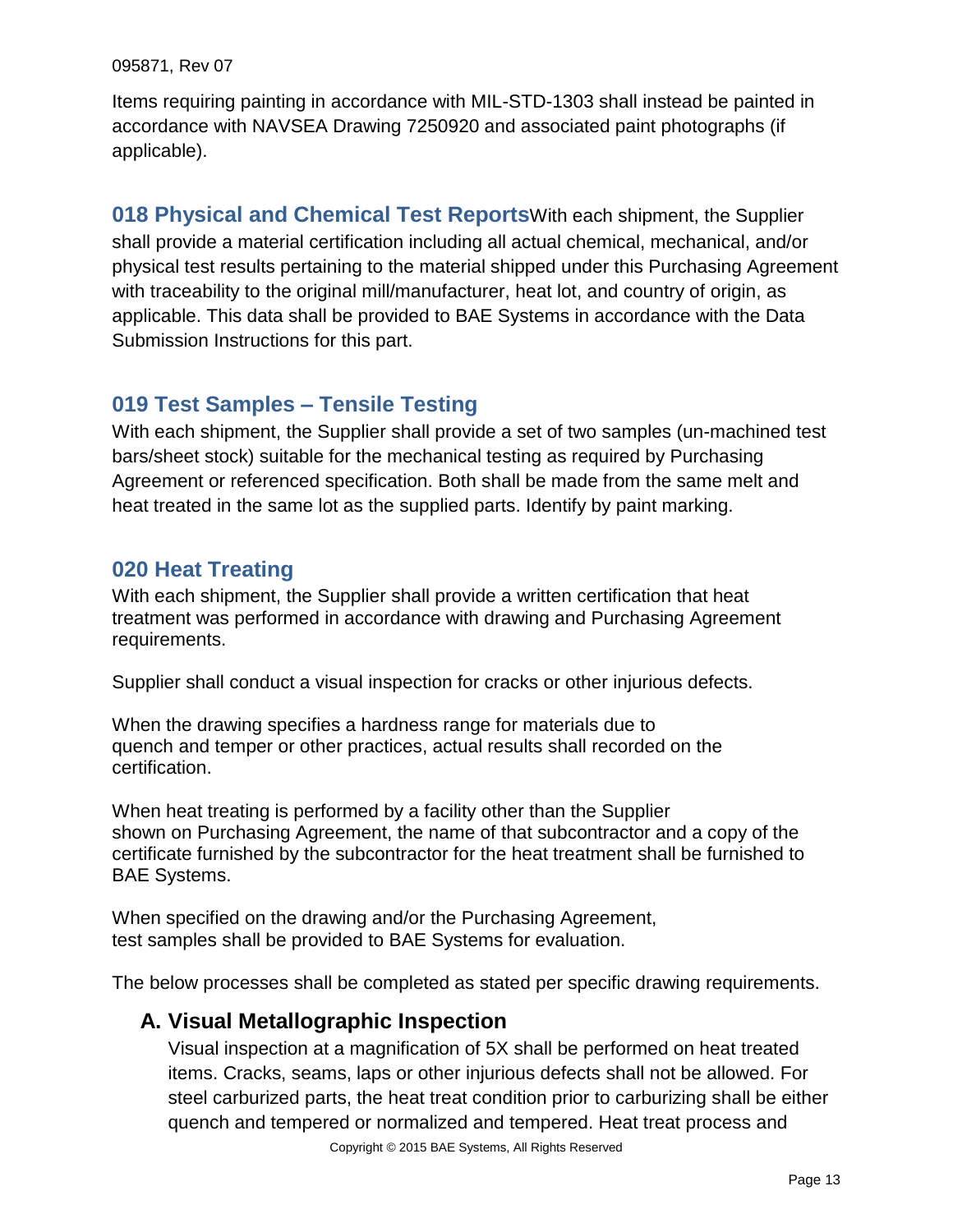atmosphere control shall be such that no decarburization occurs on the surface as detectible by metallographic sectioning under magnification at 100X, method specified on drawing or appropriate specification. Exceptions are stress-proof, fatigue-proof, precipitation hardening grades of steel, marging steels and structural steel such as HY-, HY-100, Cor-ten, etc. This will minimize distortion and assure that proper hardness is achieved.

# <span id="page-13-0"></span>**B. Quench and Temper (Core Hardness Specified)**

A test specimen (or additional part) of the same alloy and same size, within 20% of the largest cross section thickness, shall be heat treated with each heat treat lot. The test sample shall have a length at least one inch longer than the section thickness or two times the diameter. The specimen or sample part shall be cross sectioned at mid-length of the largest cross section thickness plus or minus 3/8 inch. The Supplier shall submit a report including the actual surface hardness and core hardness at  $\frac{1}{2}$  radius (core hardness measured on cut surface).

# <span id="page-13-1"></span>**C. Quench and Temper (Core Hardness Not Specified)**

The report shall include a statement of the surface hardness findings for each heat treat lot. Testing shall be done in areas identified on the drawing or in such a manner as to not damage the critical surface finish as defined by the drawing.

### <span id="page-13-2"></span>**D. Case Hardening - Carburizing**

A test specimen of the same alloy and similar configuration as the part shall be processed with each heat treat lot to verify case depth, surface and core hardness requirements, and microstructure. The Supplier shall submit a report with the required case depth hardness actual results obtained and microstructure per specified standard. Certification shall be submitted with each heat treat lot.

### <span id="page-13-3"></span>**E. Case Hardening - Nitriding**

A test specimen of the same alloy, same hardness, and similar configuration as the part shall be processed with each heat treat lot to verify case depth, hardness requirements, and to monitor thickness of white layer. The Supplier shall submit a report with required case depth, hardness, process temperature, and actual results obtained. Certification shall be submitted with each heat treat lot.

# <span id="page-13-4"></span>**F. Surface Hardening - Flame or Induction**

The Supplier shall provide certification with each lot reporting the actual case depth, surface and core hardness values obtained. First Article proof tests with pattern, equipment power setting, quench media, and other critical process parameters shall be maintained by vendor.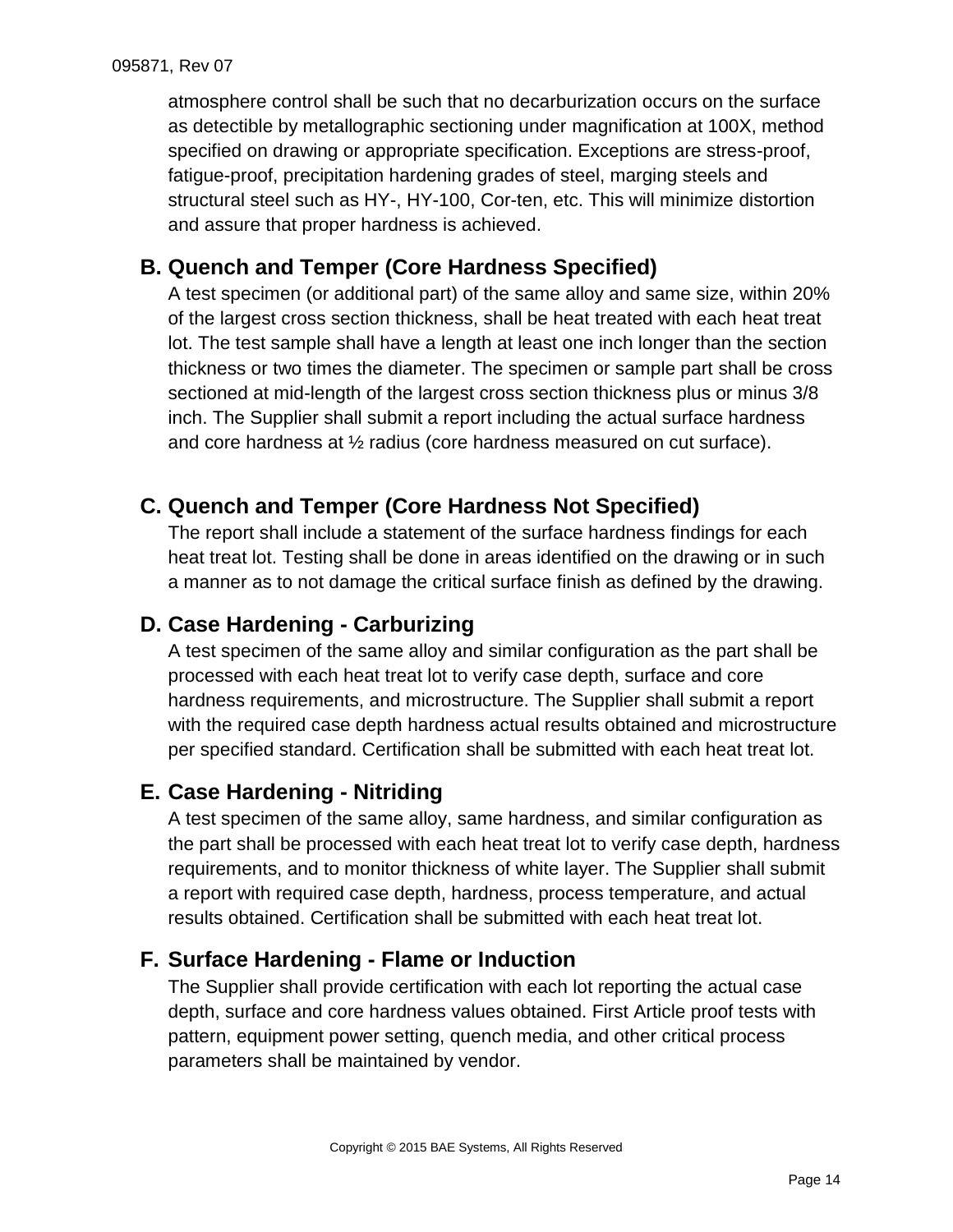#### <span id="page-14-0"></span>**G. Stress Relief**

Certification shall report the actual processing time, temperature and number of cycles for each lot as defined in the drawing or specification.

#### <span id="page-14-1"></span>**021 Mercury**

With each shipment, the Supplier shall provide certification that the material shipped under this Purchasing Agreement does not contain functional mercury in any form and that no mercury-bearing instruments and/or equipment that might cause contamination have been used in the manufacture, fabrication, assembly, or testing of any material shipped under this Purchasing Agreement. This requirement must be included in all sub-tier Purchase orders however certification is only required from the BAE Systems tier 1 supplier.

#### <span id="page-14-2"></span>**022 Material Traceability**

All finished product lots must be traceable to raw material heat/lots, and the Supplier must maintain material traceability throughout all steps of the manufacturing process including any outside processing.

# <span id="page-14-3"></span>**023 Age Control**

Age-sensitive items include, but are not limited to, paint, adhesives, and rubber products. The following requirements apply to all items with this requirement:

- Age-sensitive items shall be delivered as directed by requirement assigned from below.
	- a) With a minimum of 50% of the shelf life remaining or
	- b) With a minimum of 75% of the shelf life remaining.
	- c) With a minimum of 85% of the shelf life remaining.
	- d) Other as directed by contract.
- Age-sensitive items shall be delivered with a minimum of50% of the shelf life remaining or as directed by contract.
- All age-sensitive items and their respective shipping containers shall be permanently marked with the cure/manufacture and the expiration dates in addition to any other marking requirements
- For parts delivered on a spool or reel, the marking must be applied to a visible location on the outside of the spool or reel
- The cure/manufacture and expiration dates shall be in either Quarter/Year format (for product with a shelf life in excess of three (3) years) or Month/Year format (for product with a shelf life of three (3) years or less). The method of marking and the marking height shall be in the manufacturer's format, however the marking shall not affect the part's form, fit, or function

| Example: | <b>CURE</b> | 4Q/2010 |
|----------|-------------|---------|
|          | <b>FXP</b>  | 4Q/2016 |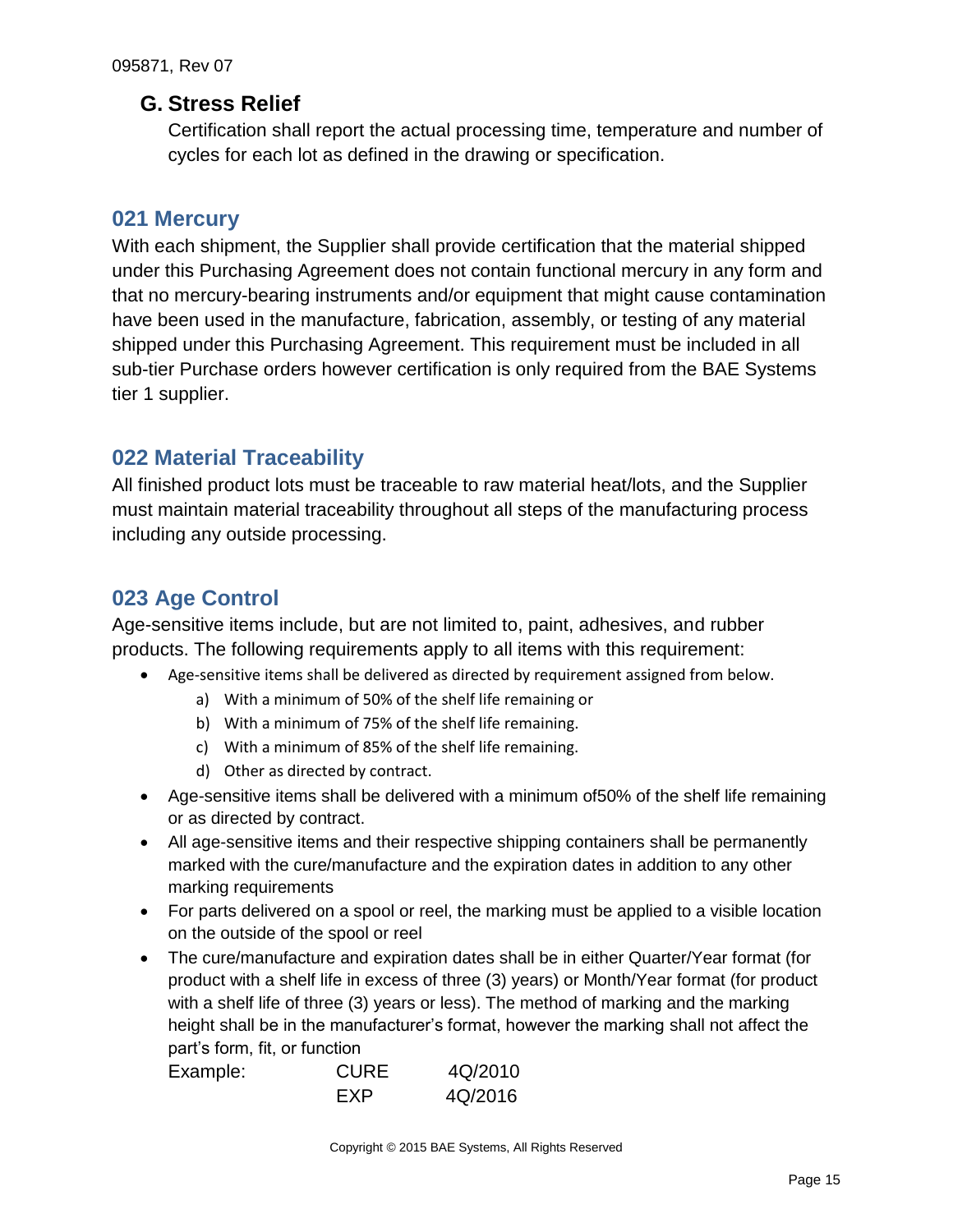- In addition to the requirements of SQAM paragraph 8.5, Certificates of Conformance for age sensitive items shall include:
	- Lot traceability by run, batch, lot, or date of manufacture
	- Shelf life expiration date (as required by specification)
	- Storage conditions to achieve shelf life, if not stated on the material package

#### <span id="page-15-0"></span>**024 Non-manufactured Coniferous Wood Products**

All wooden pallets and wood containers produced entirely or in part of nonmanufactured softwood species shall be constructed from heat-treated coniferous material. This material must be certified accordingly by an accredited agency recognized by the American Lumber Standards Committee (ALSC) in accordance with Non-manufactured Wood Packaging Policy and Non-manufactured Wood Packaging Enforcement Regulations. The Supplier shall maintain on file at their facility, and provide upon request to BAE Systems, a certificate of conformance from the accredited heat treat facility.

### <span id="page-15-1"></span>**025 Special Packaging**

Material is to be packaged in accordance with the packaging instructions provided in the body of or attached to this Purchasing Agreement. A statement that the packaging is in accordance with the specified requirements will be included in the Certificate of Compliance (reference SQAM paragraph 8.5).

#### <span id="page-15-2"></span>**026 Quality Requirements**

The Supplier **shall** maintain on file, and provide to BAE Systems upon request, objective quality evidence demonstrating compliance to all of the requirements of this Purchasing Agreement. When documentation is requested by BAE Systems, the documentation shall be provided in a commonly readable electronic format and **shall** be provided to BAE Systems in accordance with the Data Submission Instructions for this part.

#### <span id="page-15-3"></span>**027 Certificate of Compliance**

The Supplier shall provide with each shipment a copy of their Certificate of Compliance as defined by paragraph 8.5 of the SQAM. Copies shall be delivered as specified by the Data Submission Instructions for this item.

#### <span id="page-15-4"></span>**028 Unique Identification (UID)**

This item requires UID marking in accordance with the TDP requirements. If the UID marking is already present, verify that it is intact and able to be scanned. If the scan fails, replace the existing marking with new UID marking.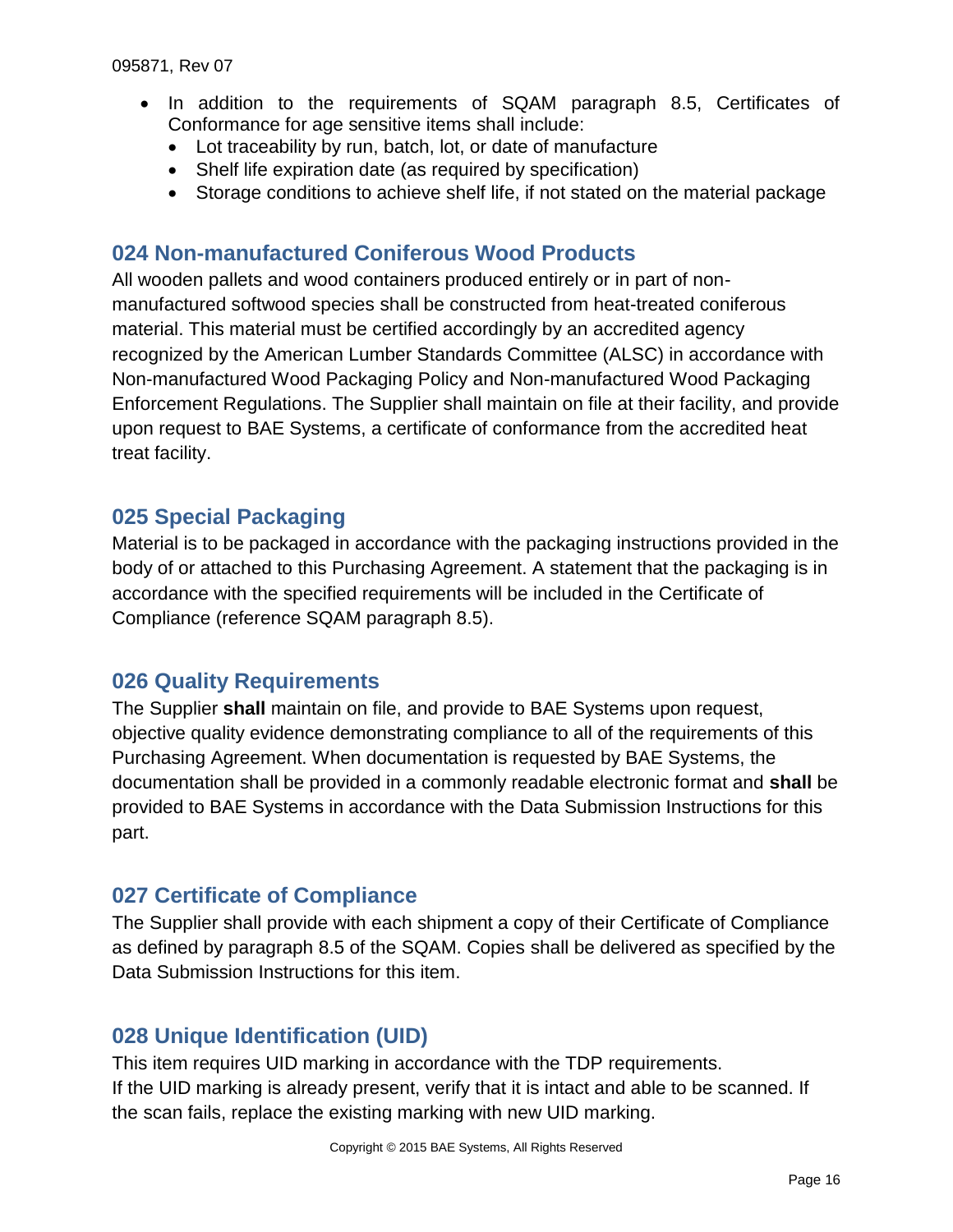It is acceptable to add UID marking to an existing data plate as long as the following human readable information (HRI) is present:

- Cage Code
- Part Number
- <span id="page-16-0"></span>Serial Number

### **032 Ballistic Requirements-Transparent Armor**

A ballistic first article test shall be performed and accepted prior to any production of transparent armor. All drawing and specification requirements shall be met as required for the ballistic FAT and ballistic lot testing.

BAE Systems source inspection shall be requested prior to shipping the samples for ballistic testing.

In addition to the marking requirements, specified in the PO and on the drawings, ALL test specimens, shipping containers and associated documents shall be clearly marked "First Article Sample" or "Lot Sample."

All Ballistic test documentation shall be provided in accordance with the Data Submission Instructions for this item.

Following Ballistic First Article approval, the supplier shall submit lot samples for testing per the schedule in the ballistic test specification.

#### <span id="page-16-1"></span>**034 Ballistic Requirements- Metal and Composite Materials**

FIRING RECORDS (Plate and Composite):

The Supplier shall provide a copy of the:

- Physical and Chemical Test Reports
- Government Ballistic Test Certification, including firing number for each heat/lot of ballistic material. Results shall be submitted in accordance with the Data Submission Instructions for this item.

FIRING RECORDS (CASTING):

 For armor castings and extrusions, the Supplier shall maintain a listing of Government approved firing numbers for all material recipes supplied to BAE Systems. Results shall be submitted in accordance with the Data Submission Instructions for this item.

FIRING RECORDS (ALUMINIM FORGINGS):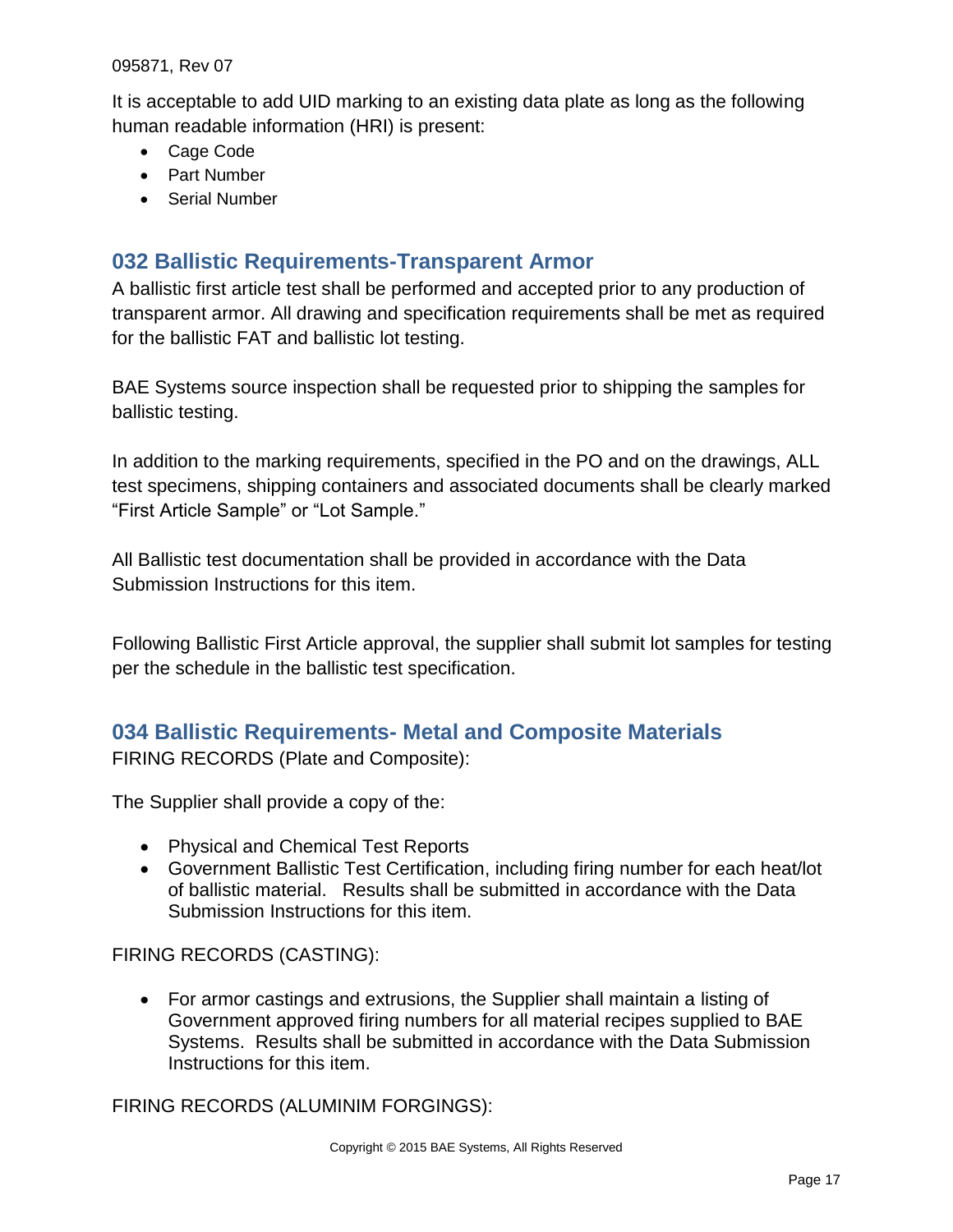• Require ballistic test for each log, including longitudinal and transverse tensile tests per MIL-DTL-45225. Results shall be submitted in accordance with the Data Submission Instructions for this item.

MIL-DTL-46100 & MIL-DTL-12560 STEEL ARMOR THERMALLY CUT EDGES:

Shall meet the following:

#### PROCEDURE:

- Supplier shall have a written and controlled Procedure for cutting steel armor.
- The Procedure shall be a range of cutting parameters (similar to a Weld Procedure) including:
	- o Thickness range, energy level (laser wattage, plasma parameters, etc.), and travel speed.
	- o Samples shall be made from each range to qualify the Procedure and test for:
		- Heat affected zone (hardness traverse)
		- Edge cracking (Magnetic Particle or Liquid Penetrant Inspection)

#### PROCESS INSPECTION:

- Visual Inspection Per ASNT Level I (minimum) Frequency = 100%
- Non-destructive test frequency (based on 12369234)
- ANSI/ASQ Z 1.4 Inspection Level II, AQL 2.5%
	- $\circ$  i.e. For Lot = 50, Inspection Level D = 5 samples inspected
	- $\circ$  If rejectable indication is found, institute 100% inspection of subject lot.

• Inspection SHALL be performed in accordance with ASTM E1417 (Liquid Penetrant) or ASTM E1444 (Magnetic Particle).

• Inspection Personnel shall be a minimum of ASNT Level I or II.

#### DEFINITION:

Lot – Shall mean "inspection lot" or "inspection batch" of parts of the same material, the same thickness and processed continuously under one Procedure.

Example – Supplier A cuts 10 Part Numbers, with different quantities, all from the same thickness of high hardness armor. If they are processed (cut) in a constant continuous process, then the collection of parts can be inspected as one Lot.

#### RESULTS:

Non-Destructive Inspection documentation shall be provided in accordance with the Data Submission instructions for this item.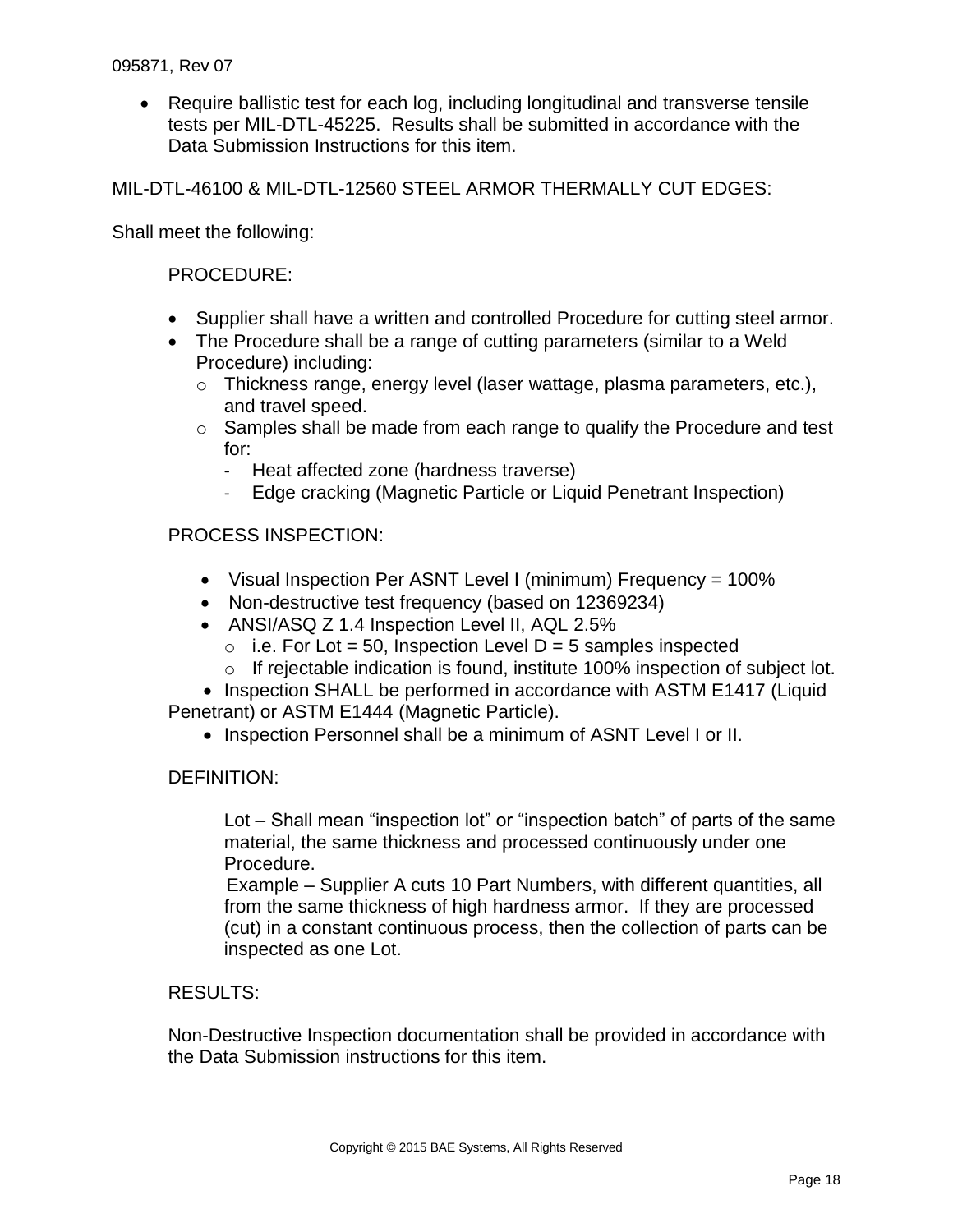### <span id="page-18-0"></span>**041 Critical Safety Item (CSI)**

The Supplier shall provide documentation for all Critical Safety Items (CSI), Hardness Critical Items (HCI), or Observable Critical Items (OCI) identified for this item by the TDP. **Sample size for this inspection shall be 100% for the identified characteristic(s).** Actual results, including an authorized signature and date of acceptance, traceable to a specific shipment shall be recorded and provided prior to shipment. Submission of documentation shall be made in accordance with the Data Submission Instructions for this item.

# <span id="page-18-1"></span>**042 Commercial Off The Shelf (COTS) Parts**

Commercial Off the Shelf (COTS) parts are ordered out of a standard catalog by the catalog part number and include items such as fuel filters, standard hydraulic fittings, and light bulbs. These parts are not designed for a specific application and are typically acquired from manufacturers and authorized distributors that supply the same part to a variety of markets.

Paragraph 8.3 of the SQAM is not applicable to this item; the Supplier shall provide a certificate of conformance and/or a packing slip as the objective quality evidence where no other objective evidence is available.

# <span id="page-18-2"></span>**044 Packaging Instructions for Hardware Kits**

All hardware and small components kits shall be packaged, marked, and packed as follows unless other requirements are provided through the Purchasing Agreement.

The contents of this kit shall be packaged, identified, consolidated and packed per the instructions below. The BAE Systems Purchasing Order and/or Engineering Drawing provide the part numbers and quantities required for each kit. Packaging of this kit is to be accomplished through good commercial practices, and is intended to provide adequate protection of the kit(s) and the kit components during transit and handling as well as for short-term storage.

# <span id="page-18-3"></span>**A. Packaging**

**Cleanliness** – Items shall be free of dirt and other contaminants that would contribute to deterioration of the item.

**Preservation** – Bare steel surfaces shall be provided protection such as preservative coatings. Zinc plating or cadmium plating is not considered bare and will not require preservative protection. Items made from stainless steel material do not require preservative protection. When rubber items are unit packaged in quantities of more than one, the items shall be dusted with talcum (soapstone).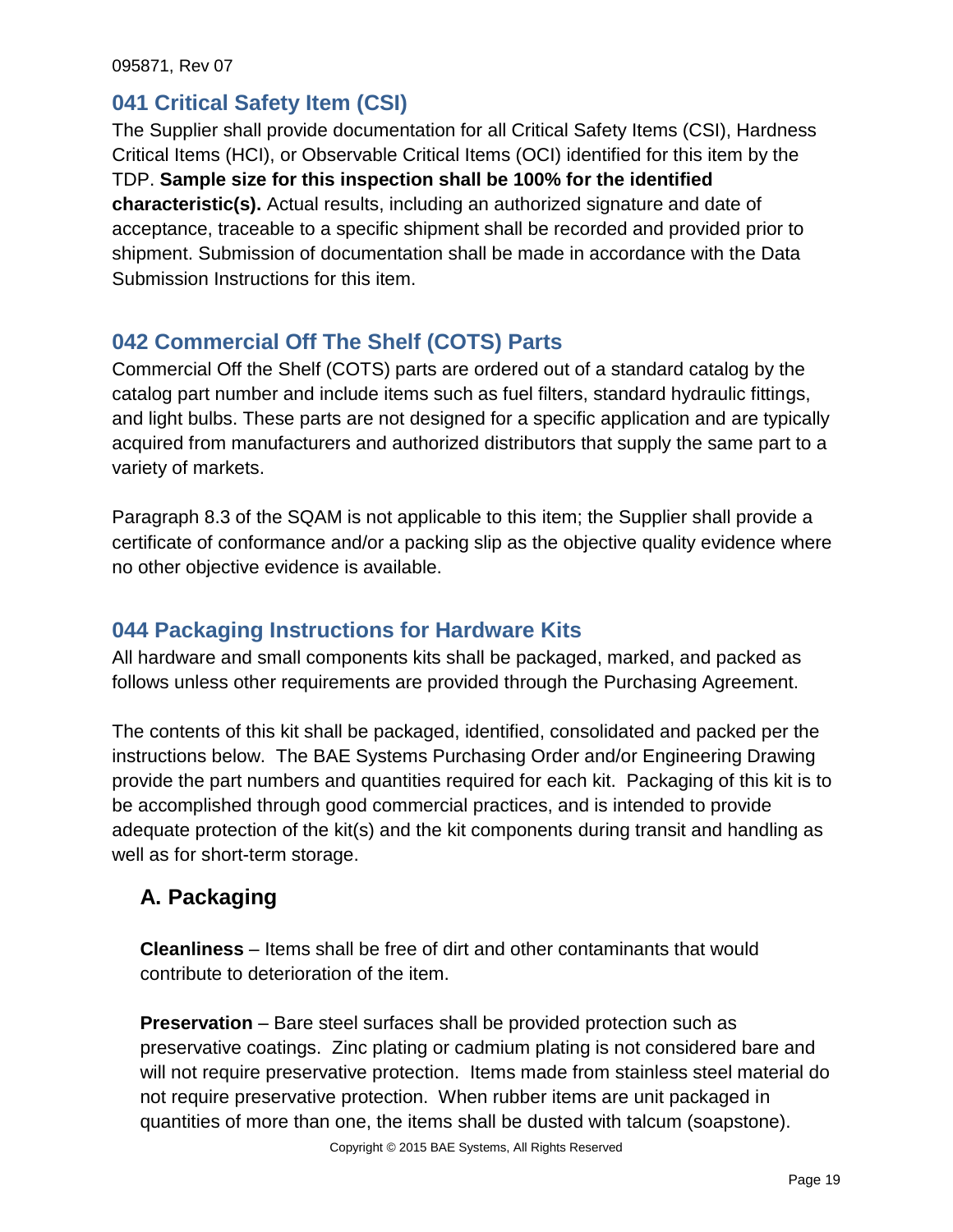**Unit Package** – The unit packaging shall consist of an item of the same part number and the specified quantity per kit. Place the required item quantity in a close fitting poly bag as to keep package cube to a minimum. Use multiple bags per part when applicable. The minimum size bag shall be  $3 \times 4$  inches; the bag shall be a minimum of 3-MIL thick. The bag shall be heat-sealed in a manner to keep the items contained within the bag. The trapped air volume in the bag shall be kept to a minimum to reduce package cube.

**Consolidation** – Consolidate the required unit packages for each specified part number into a poly bag, 6-MIL thick, or a snug fitting fiberboard carton (a fiberboard carton is preferred method). If a poly bag is used for consolidation, the weight shall not exceed 10 lb. A Packing List will be enclosed in each consolidated package detailing the contents, to include; the kit part number, and the part number, description, and quantity for each component included. The bag and/or carton size used for the specified kit shall be identical throughout the contract.

# <span id="page-19-0"></span>**B. Marking**

Each package used in this kit, shall identify the contents with the applicable part number, nomenclature, quantity, and kit number. For unit packaging see Label Example A, and for consolidation packages see Label Example B. The markings for each pack can be printed on a label or applied directly on to the bag or carton. If a label is used it shall meet the requirements as outlined below, and if a label is used to identify a bag, the label may be heat-sealed in the bag along with the item(s). If the label is placed in the bag, the label identification must be able to be read from the exterior of the package. If a Packing List is enclosed in the package, the package is to be marked with "Packing List Enclosed", and is to be located in the same area and adjacent to where the kit identification is applied.

**Age Control** – Shelf-life markings shall be shown as part of the item identification data on unit packs, intermediate containers, exterior containers, and unpacked items. Shelf-life markings shall include the manufactured, cured, assembled or packed date (apply one date), and the expiration or inspect/test date, as appropriate. This information must appear on the unit package unless it is visible through a clear plastic bag, and on the intermediate and exterior container (only when unit pack is exterior container). When two or more unit packs of identical items are marked with different dates, the earliest date should be shown on the intermediate container. Exterior containers and multi-packs containing age control items shall be marked "CONTAINS SHELF-LIFE ITEMS).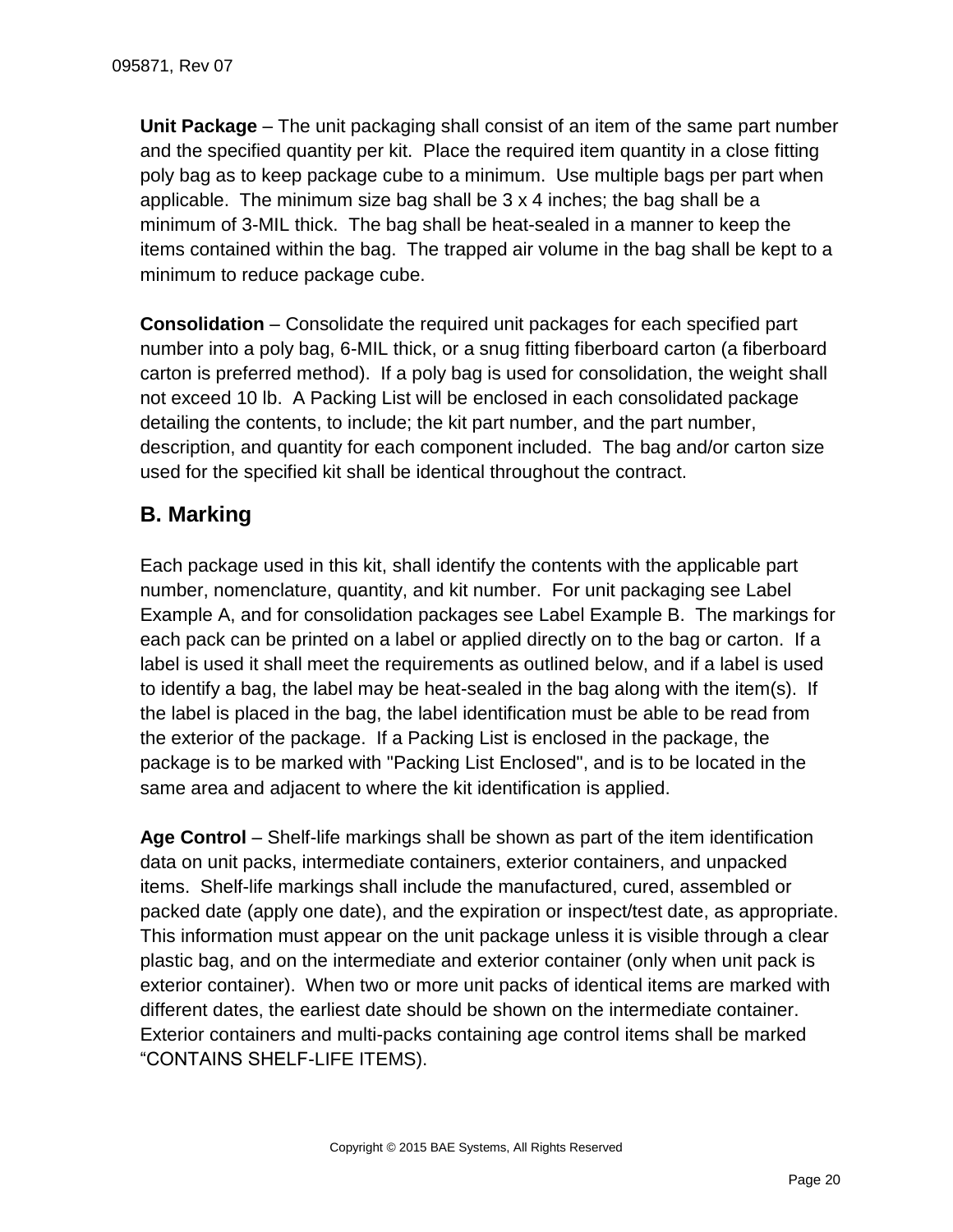- a. Non-extendable shelf-life items: manufactured (MFD) date, cured date, assembled date, packed date (subsistence only) (apply one date, as appropriate), and expiration (EXP) date. For items that contain rubber or synthetic elastomers, the expiration date shall be calculated from the cured date of the rubber/elastomer.
- b. Extendable shelf-life items: manufactured date, cured date, assembled date, packed date (subsistence only) (apply one date, as appropriate), and inspect/test (INSP/TEST) date. For items that contain rubber or synthetic elastomers, the inspect/test date shall be calculated from the cured date of the rubber/elastomer.

| FXAMPLE 1        | FXAMPLE 2            | EXAMPLE 3                  |
|------------------|----------------------|----------------------------|
| (Non-extendable) | (Extendable)         | (Extendable)               |
| MFD DATE 10/10   | ASSEMBLED DATE 10/10 | <b>CURED DATE 4Q09</b>     |
| $EXP$ DATE 10/13 | INSP/TEST DATE 10/13 | <b>INSP/TEST DATE 4Q11</b> |

# <span id="page-20-0"></span>**C. Labels**

All labels used shall meet or exceed the following requirements: pressure sensitive, water-resistant, size 2 x 2-1/2 inches (min). The part number, nomenclature, quantity, and kit number shall be in a stacked configuration, font size 12 to 14, black ink on white label, and upper case letters. Direct printing on the bag is also acceptable.

# <span id="page-20-1"></span>**D. Packing**

Palletize and/or consolidate required kit quantities per contract schedule. Before stretch wrapping or banding, place fiberboard on four sides and top to further protect cartons from damage. The palletized load(s) shall be marked with the appropriate shipping address as specified in the Purchasing Agreement. Apply special handling marking "Do Not Stack".

| 57K12345-HDWRE-KIT |                       | 57K12345-HDWRE-KIT  |
|--------------------|-----------------------|---------------------|
| MS35338-38         |                       | <b>HARDWARE KIT</b> |
| <b>WASHER</b>      |                       | 1 EACH              |
| <b>12 EACH</b>     |                       |                     |
| <b>Example A</b>   | © 2015 BAE Systems, A | <b>Example B</b>    |

**Unit Pack Label**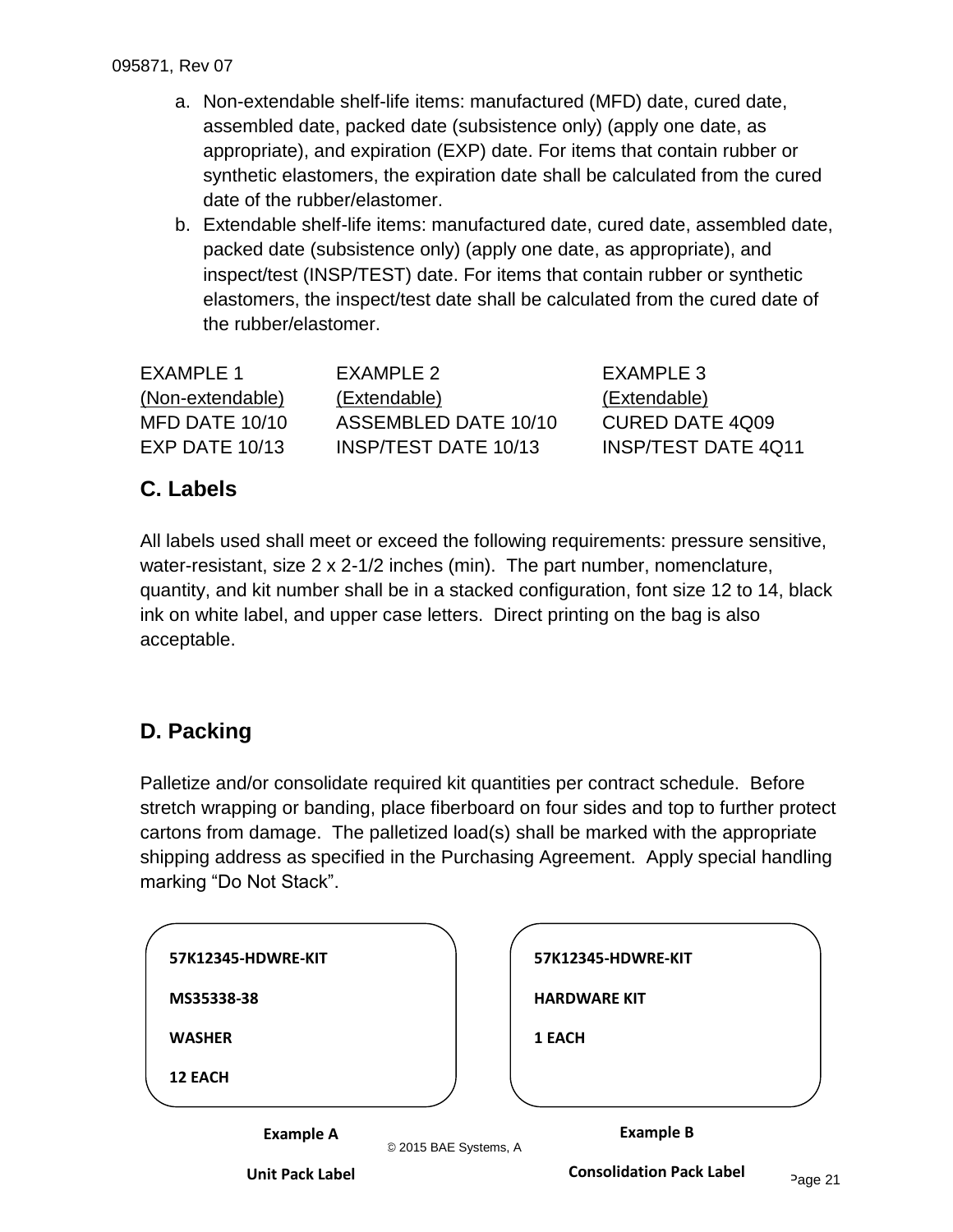### <span id="page-21-0"></span>**045 MRB Authority**

MRB Authority is granted for the associated item number and the Supplier is authorized to perform repairs or disposition parts use-as-is so long as the disposition does not affect the form, fit, function, performance, or reliability of the part. The Supplier is required to keep records of all MRB activity related to this part for this Purchasing Agreement and shall make those records available to BAE Systems personnel upon request.

<span id="page-21-1"></span>The Supplier is **not** authorized to flow this authority to their sub-tier suppliers.

#### **047 Data Submission Instructions**

All data submissions for this item, unless otherwise specified, shall be submitted electronically, with the exception of Louisville and Minneapolis. The email subject line should include the relevant Purchasing Agreement number and part number. Paperwork does not need to be shipped with the product.

For Louisville and Minneapolis, all data submissions shall be packaged in a separate envelope clearly marked "Certifications". This envelope shall be placed inside of the shipping container with the parts. For shipments with multiple containers of the same product, the envelope will be located in Box 1 of the delivery. In addition, do not include data submissions with certified parts or with parts which have completed source inspection.

Please see the following for the respective site you will be shipping to:

- a. Anniston, AL sga.anniston@baesystems.com.
- b. Louisville, KY- [sqa-admin.minneapolis@baesystems.com](mailto:sqa-admin.minneapolis@baesystems.com)
- c. Minneapolis, MN [sqa-admin.minneapolis@baesystems.com](mailto:sqa-admin.minneapolis@baesystems.com)
- d. San Jose, CA [gs.sqasanjose@baesystems.com](mailto:gs.sqasanjose@baesystems.com)
- e. Sterling Heights, MI [sqasterlinghts.pands@baesystems.com](mailto:sqasterlinghts.pands@baesystems.com)
- f. York, PA [pqayork.landa@baesystems.com](mailto:pqayork.landa@baesystems.com)
- <span id="page-21-2"></span>g. Aiken, SC - [sqaaiken.pands@baesystems.com](mailto:sqaaiken.pands@baesystems.com)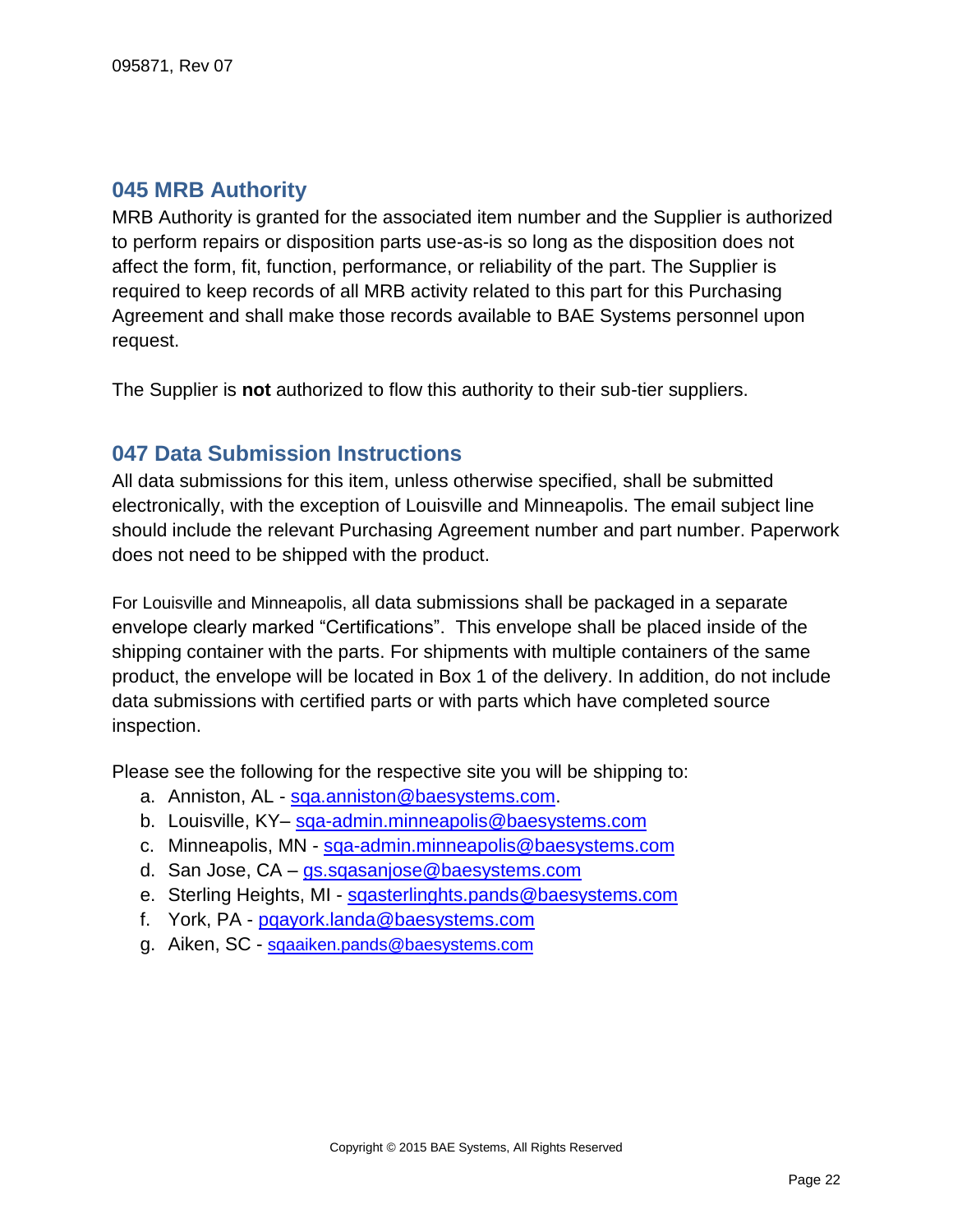#### **055 AQL 1.0**

This item requires inspection at AQL 1.0 to the C=0 Sampling Plan defined in SQAM paragraph 8.3 for all major drawing characteristics. Major drawing characteristics are dimensions with a total tolerance of ≤.010 or where the characteristic is identified as a "major" by a drawing note or SQAP/QAP/QAR

#### <span id="page-22-0"></span>**056 100% Inspection**

This item requires 100% inspection of all critical drawing characteristics. Critical characteristics are any dimensions with a total tolerance of ≤.001 or where the characteristic is identified as a "critical" by a drawing note or SQAP/QAP/QAR.

#### <span id="page-22-1"></span>**057 PPAP-Level 2**

The Supplier shall complete a PPAP in accordance with Level 2 of the Production Part Approval Process (PPAP) manual and shall submit the following to BAE Systems for approval:

Design Record Engineering Change Documents (if applicable) Dimensional Results with ballooned drawing (all characteristics, including drawing notes, numbered) Photograph of the part marking Material, Performance Test Results Qualified Laboratory Documentation Appearance Approval Report (if applicable) Sample Product Part Submission Warrant (PSW)

All other requirements of the PPAP shall be completed, retained on file, and made available to BAE Systems upon request.

The Supplier shall not ship product to BAE Systems prior to receipt of a signed/approved PSW. Product shipped in advance of PPAP approval shall be subject to rejection.

Process or product changes require PPAP resubmission. Notification to BAE Systems prior to changes is essential as additional audits or supplier identification may be required prior to resubmission; such changes are to be communicated to your BAE Systems Procurement or Quality contact via the Product/Process Change Request (Form 1310). Process or product changes are defined as changes in the processing of the product that could affect its ability to meet design, durability, and reliability requirements, including: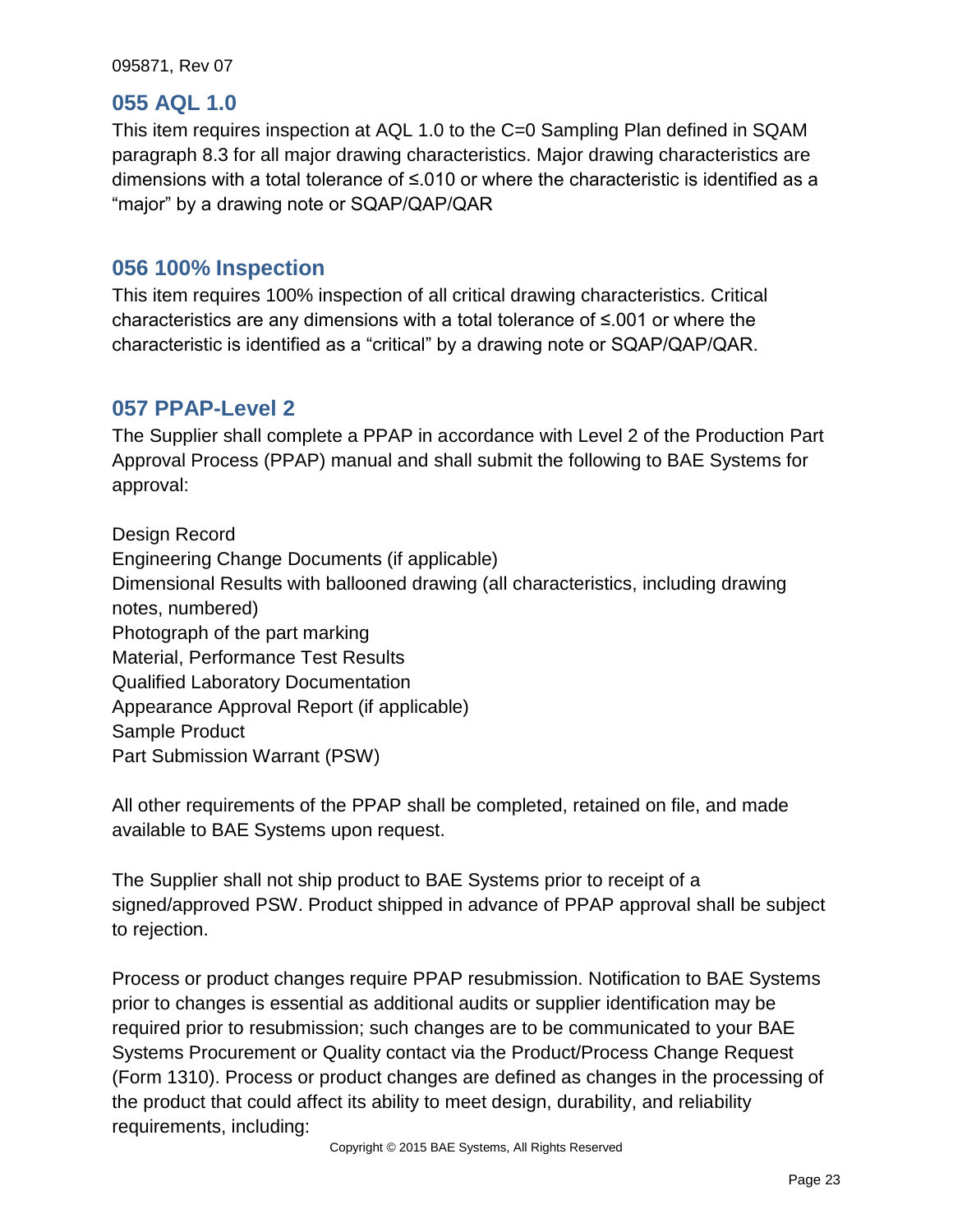- Use of a process or material other than those which were previously approved,
- Production from new or modified tools (except perishable tools), dies, molds, patterns, etc., including additional or replacement tooling,
- Production following any refurbishment or rearrangement of existing tooling or equipment,
- Production from tooling and equipment transferred from another manufacturing site,
- Change of a supplier for parts or services (e.g. heat treating, plating, welding),
- Break in production or product produced after tooling has been inactive for volume production for 24 months or more,
- Any change in material, including not only raw material but also chemical compounds or processes (i.e. paints, adhesives, sealers, lubricants, plating, heat treat processes, etc.) which become part of the finished product; this includes changing to an engineering approved alternative material or any change in the sequence of operations,
- Upon request of BAE Systems' Purchasing or Quality representative.

### <span id="page-23-0"></span>**058 PPAP-Level 3**

The Supplier shall complete a PPAP in accordance with Level 3 of the Production Part Approval Process (PPAP) manual and shall submit the following to BAE Systems for approval:

Design Record Engineering Change Documents (if applicable) Customer Engineering Approval (if required) Design FEMA Process Flow Diagrams Process FEMA Control Plan Measurement System Analysis Studies Dimensional Results with ballooned drawing (all characteristics, including drawing notes, numbered) Photograph of the part marking Material, Performance Test Results Initial Process Studies Qualified Laboratory Documentation Appearance Approval Report (if applicable) Sample Product Records of Compliance Part Submission Warrant (PSW)

All other requirements of the PPAP shall be completed, retained on file, and made available to BAE Systems upon request.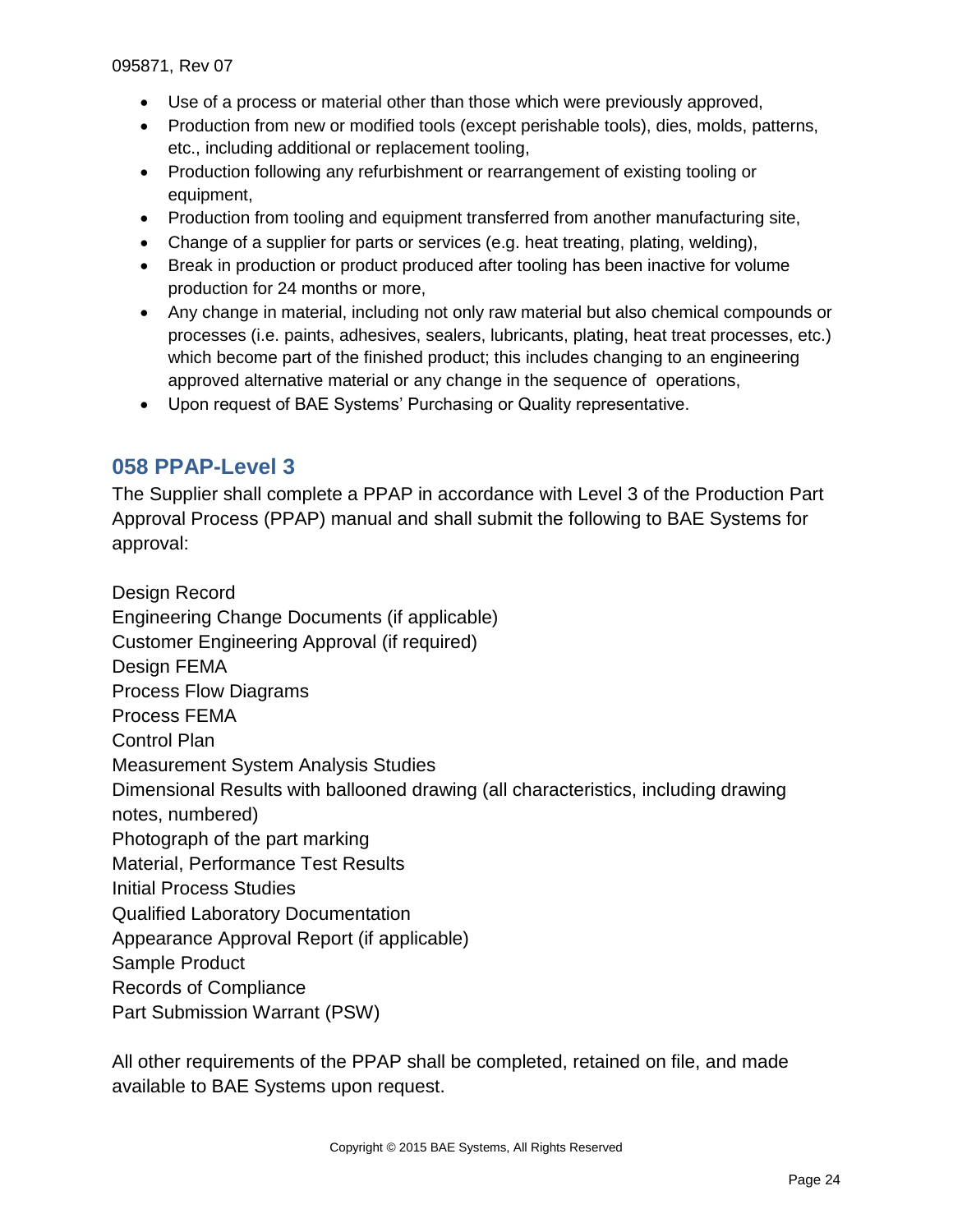The Supplier shall not ship product to BAE Systems prior to receipt of a signed/approved PSW. Product shipped in advance of PPAP approval shall be subject to rejection.

Process or product changes require PPAP resubmission. Notification to BAE Systems prior to changes is essential as additional audits or supplier identification may be required prior to resubmission; such changes are to be communicated to your BAE Systems Procurement or Quality contact via the Product/Process Change Request (Form 1310). Process or product changes are defined as changes in the processing of the product that could affect its ability to meet design, durability, and reliability requirements, including:

- Use of a process or material other than those which were previously approved,
- Production from new or modified tools (except perishable tools), dies, molds, patterns, etc., including additional or replacement tooling,
- Production following any refurbishment or rearrangement of existing tooling or equipment,
- Production from tooling and equipment transferred from another manufacturing site,
- Change of a supplier for parts or services (e.g. heat treating, plating, welding),
- Break in production or product produced after tooling has been inactive for volume production for 24 months or more,
- Any change in material, including not only raw material but also chemical compounds or processes (i.e. paints, adhesives, sealers, lubricants, plating, heat treat processes, etc.) which become part of the finished product; this includes changing to an engineering approved alternative material or any change in the sequence of operations,
- Upon request of BAE Systems' Purchasing or Quality representative.

# <span id="page-24-0"></span>**059 PPAP-Level 4-Predefined Requirements**

The Supplier shall complete a PPAP in accordance with Level 4 of the Production Part Approval Process (PPAP) manual and shall submit the following to BAE Systems for approval:

Dimensional Results with ballooned drawing (all characteristics, including drawing notes, numbered) Photograph of the part marking Process Certifications Material, Performance Test Results Part Submission Warrant (PSW)

All other requirements of the PPAP are waived for this order and do not need to be completed.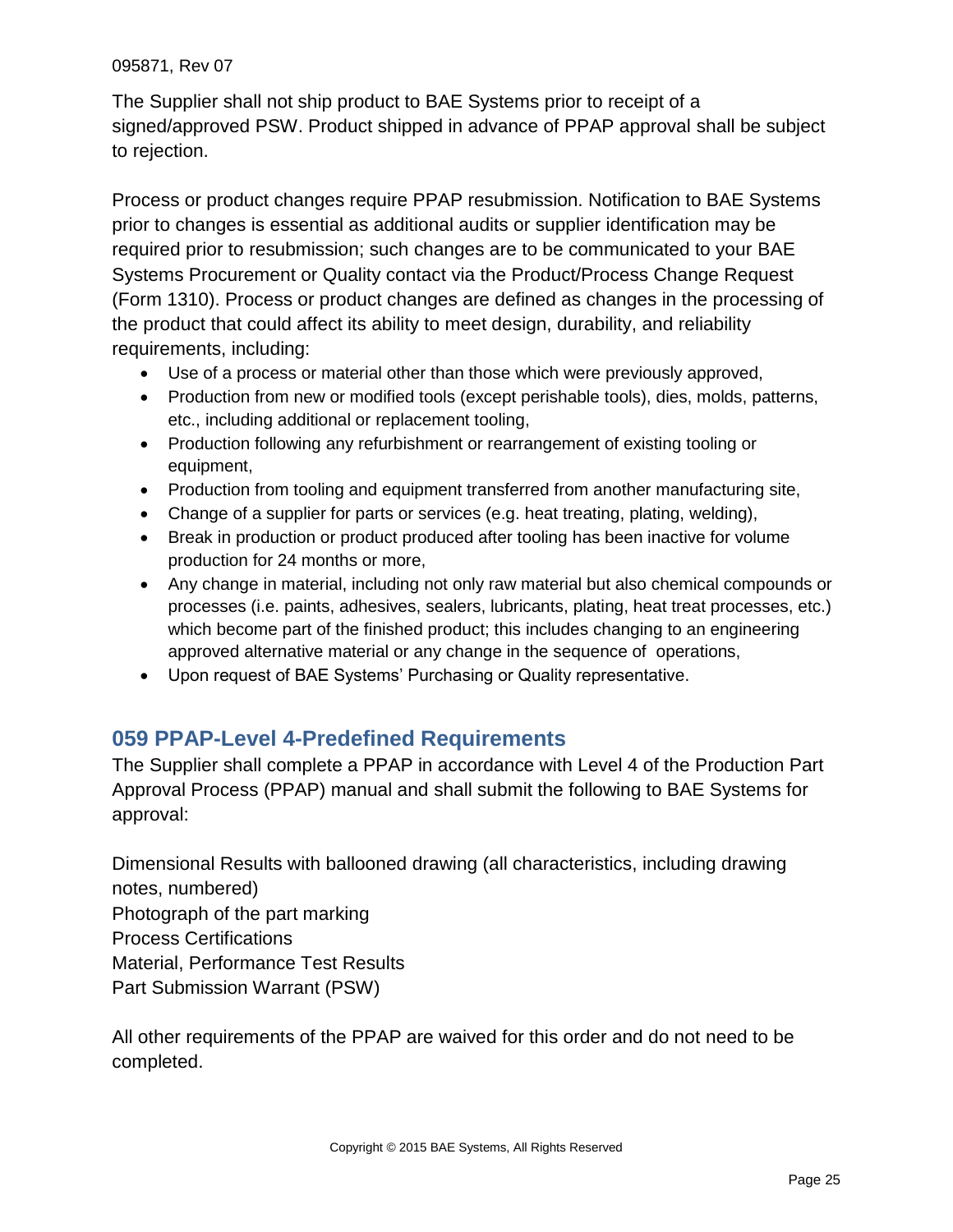The Supplier shall not ship product to BAE Systems prior to receipt of a signed/approved PSW. Product shipped in advance of PPAP approval shall be subject to rejection.

Process or product changes require PPAP resubmission. Notification to BAE Systems prior to changes is essential as additional audits or supplier identification may be required prior to resubmission; such changes are to be communicated to your BAE Systems Procurement or Quality contact via the Product/Process Change Request (Form 1310). Process or product changes are defined as changes in the processing of the product that could affect its ability to meet design, durability, and reliability requirements, including:

- Use of a process or material other than those which were previously approved,
- Production from new or modified tools (except perishable tools), dies, molds, patterns, etc., including additional or replacement tooling,
- Production following any refurbishment or rearrangement of existing tooling or equipment,
- Production from tooling and equipment transferred from another manufacturing site,
- Change of a supplier for parts or services (e.g. heat treating, plating, welding),
- Break in production or product produced after tooling has been inactive for volume production for 24 months or more,
- Any change in material, including not only raw material but also chemical compounds or processes (i.e. paints, adhesives, sealers, lubricants, plating, heat treat processes, etc.) which become part of the finished product; this includes changing to an engineering approved alternative material or any change in the sequence of operations,
- Upon request of BAE Systems' Purchasing or Quality representative.

# <span id="page-25-0"></span>**060 PPAP-Level 4-Unique Requirements**

The Supplier shall complete a PPAP in accordance with Level 4 of the Production Part Approval Process (PPAP) manual and shall submit requirements as specified in the PPAP Requirements Checklist included as part of the Purchasing Agreement. All other requirements of the PPAP shall be completed, retained on file, and made available to BAE Systems upon request. Inspection data shall be accompanied by a ballooned drawing (all characteristics, including drawing notes, numbered) and a photograph of the part marking.

The Supplier shall not ship product to BAE Systems prior to receipt of a signed/approved PSW. Product shipped in advance of PPAP approval shall be subject to rejection.

Process or product changes require PPAP resubmission. Notification to BAE Systems prior to changes is essential as additional audits or supplier identification may be required prior to resubmission; such changes are to be communicated to your BAE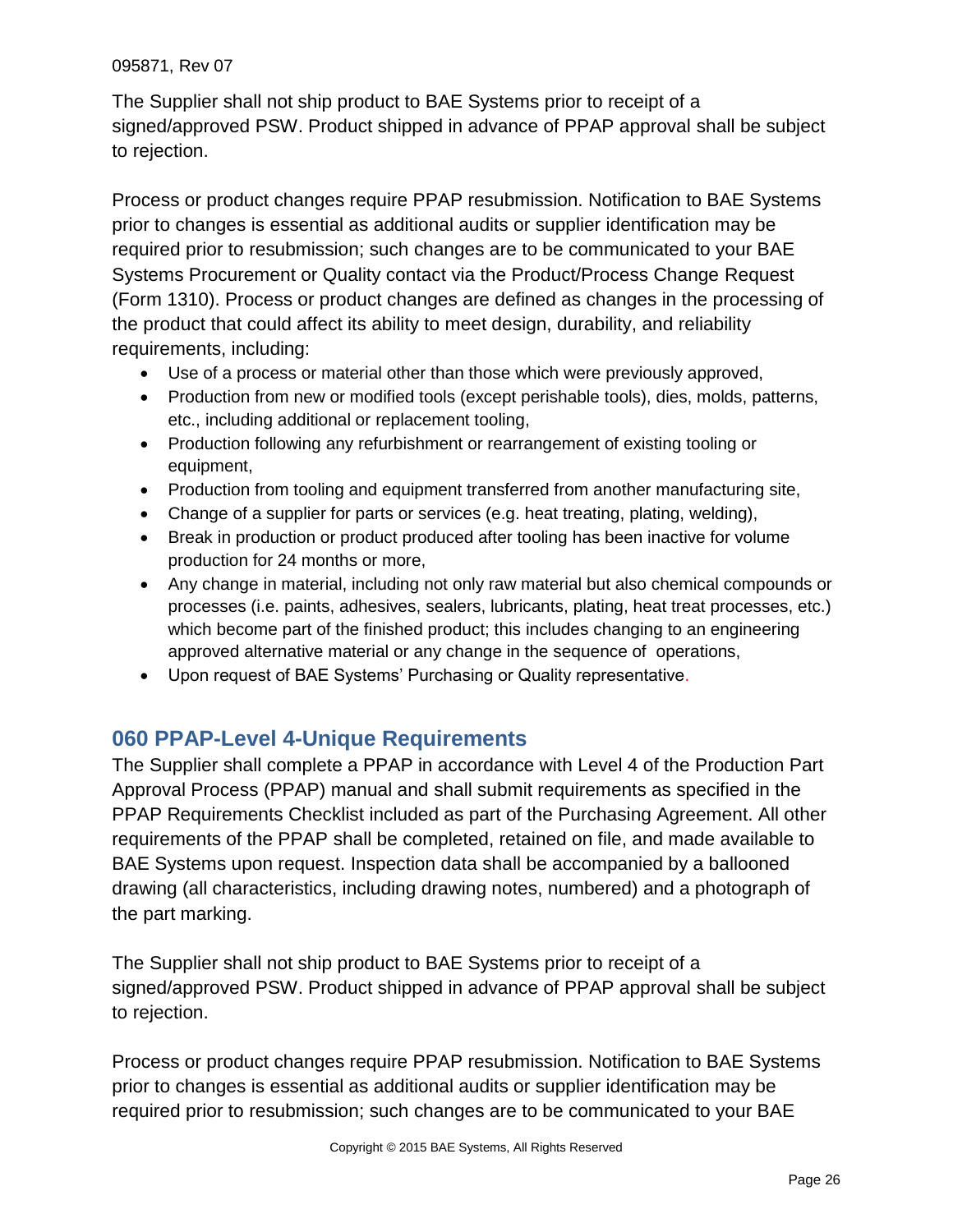Systems Procurement or Quality contact via the Product/Process Change Request (Form 1310). Process or product changes are defined as changes in the processing of the product that could affect its ability to meet design, durability, and reliability requirements, including:

- Use of a process or material other than those which were previously approved,
- Production from new or modified tools (except perishable tools), dies, molds, patterns, etc., including additional or replacement tooling,
- Production following any refurbishment or rearrangement of existing tooling or equipment,
- Production from tooling and equipment transferred from another manufacturing site,
- Change of a supplier for parts or services (e.g. heat treating, plating, welding),
- Break in production or product produced after tooling has been inactive for volume production for 24 months or more,
- Any change in material, including not only raw material but also chemical compounds or processes (i.e. paints, adhesives, sealers, lubricants, plating, heat treat processes, etc.) which become part of the finished product; this includes changing to an engineering approved alternative material or any change in the sequence of operations,
- Upon request of BAE Systems' Purchasing or Quality representative.

### <span id="page-26-0"></span>**061 PPAP-Level 5**

The Supplier shall complete a PPAP in accordance with Level 5 of the Production Part Approval Process (PPAP) manual and shall retain all documentation at their facility. Inspection data shall be accompanied by a ballooned drawing (all characteristics, including drawing notes, numbered) and a photograph of the part marking. The documentation shall be made available to BAE Systems upon request.

### <span id="page-26-1"></span>**062 CARC Paint Marking**

All parts large enough to be individually marked shall be marked with the name or logo of the painter and the date or lot identification on which the parts were painted. If the Supplier paints the parts, only the date on which the parts are painted is required. Marking shall be ink stamped in a contrasting color with the size and font at the discretion of the supplier. Items too small to be individually marked shall have this information marked on the packaging.

Example: ABC Finishing Company 1/1/2012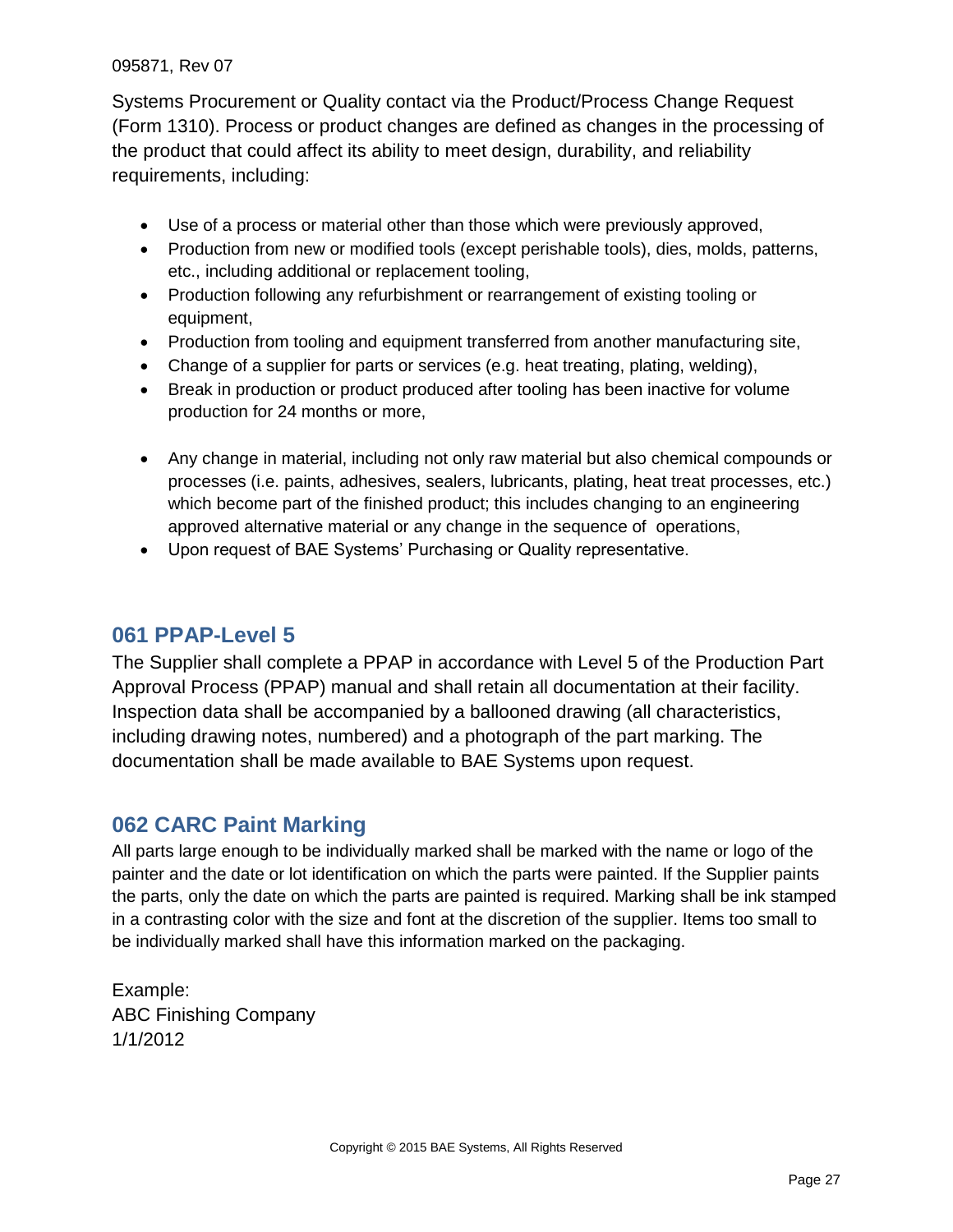#### <span id="page-27-0"></span>**064 York CAGE Code**

<span id="page-27-1"></span>The CAGE code to be marked on this part is 06085.

#### **065 San Jose CAGE Code**

<span id="page-27-2"></span>The CAGE code to be marked on this part is 80212.

#### **066 Anniston CAGE Code-Aftermarket Spares**

<span id="page-27-3"></span>The CAGE code to be marked on this part is 076M6.

#### **067 Anniston CAGE Code-Forge Facility**

<span id="page-27-4"></span>The CAGE code to be marked on this part is 05386.

#### **081 Counterfeit Electronic Parts Prevention Plan**

A Counterfeit Electronic Part is an Electronic Part that is: (1) an unauthorized copy or substitute that has been identified, marked, and/or altered by a source other that the Original Component Manufacturer (OCM) or Authorized Distribution Chain and has been misrepresented to be an OCM's authorized Electronic Part; and/or (2) previously used Electronic Parts that are misrepresented as being "new" when provided. The Supplier is responsible to prevent counterfeit materials from being provided to BAE Systems. To that end, the Supplier shall:

- Obtain Electronic Parts only from the OCM or their Authorized Distribution **Chain**
- Obtain written authorization from BAE Systems prior to purchasing parts from any source other than the OCM or their Authorized Distribution Chain (i.e. Independent Distributors)
- Verify parts obtained from Independent Distributors through in-house or thirdparty testing/inspection or through supplied certificates of authenticity/origin to determine authenticity; documentation must be retained on file and provided upon request to BAE Systems
- Quarantine all suspect/identified Counterfeit Electronic Parts to ensure that they cannot reenter the market; **do not return counterfeit/suspect counterfeit parts to the supplier**
- Notify the BAE Systems APR in writing in the event that Counterfeit/Suspect Counterfeit Parts are found
- Supplier must have processes for maintaining electronic part traceability (e.g*.*, item unique identification) that enable tracking of the supply chain back to the original manufacturer, whether the electronic parts are supplied as discrete electronic parts or are contained in assemblies. This traceability process shall